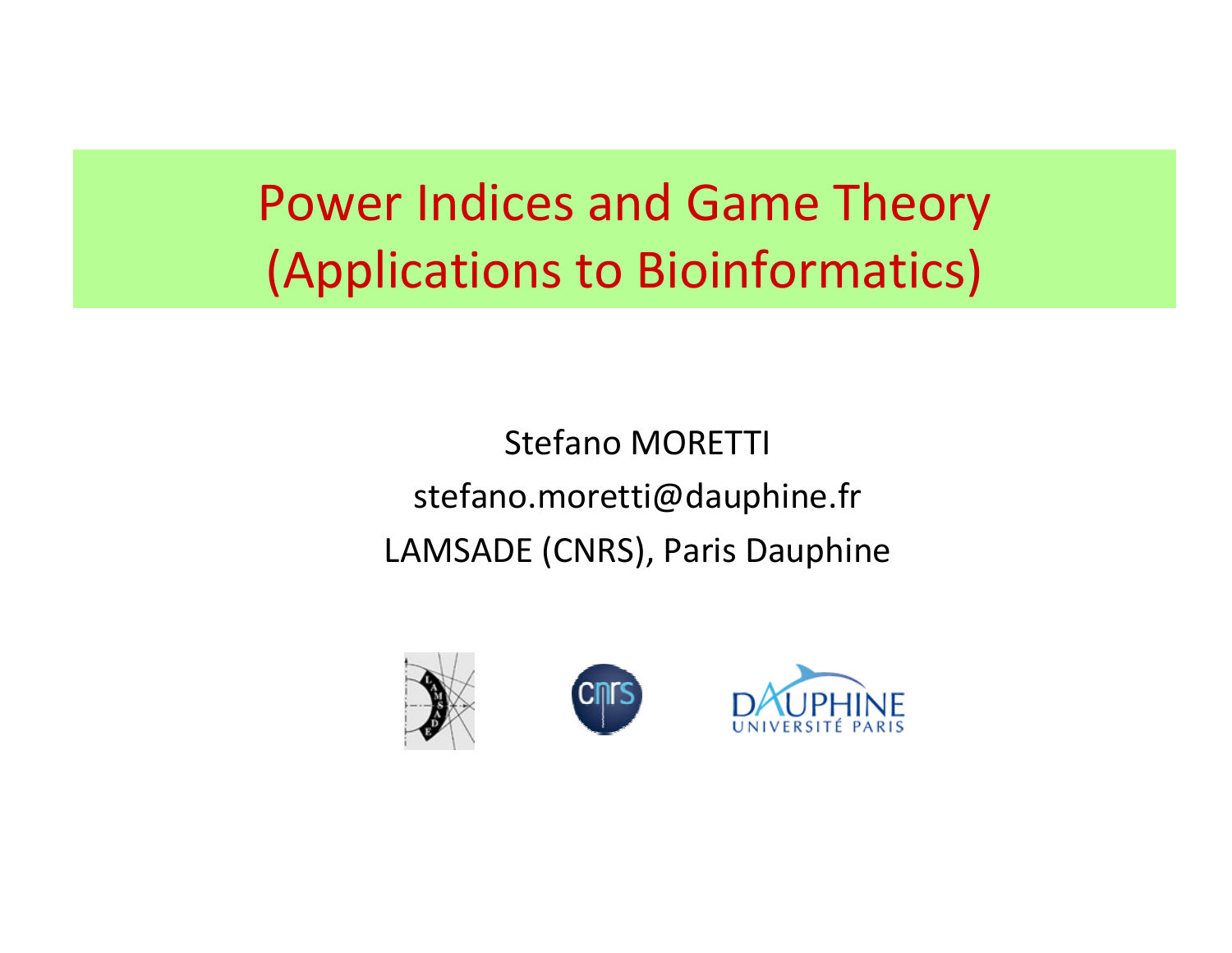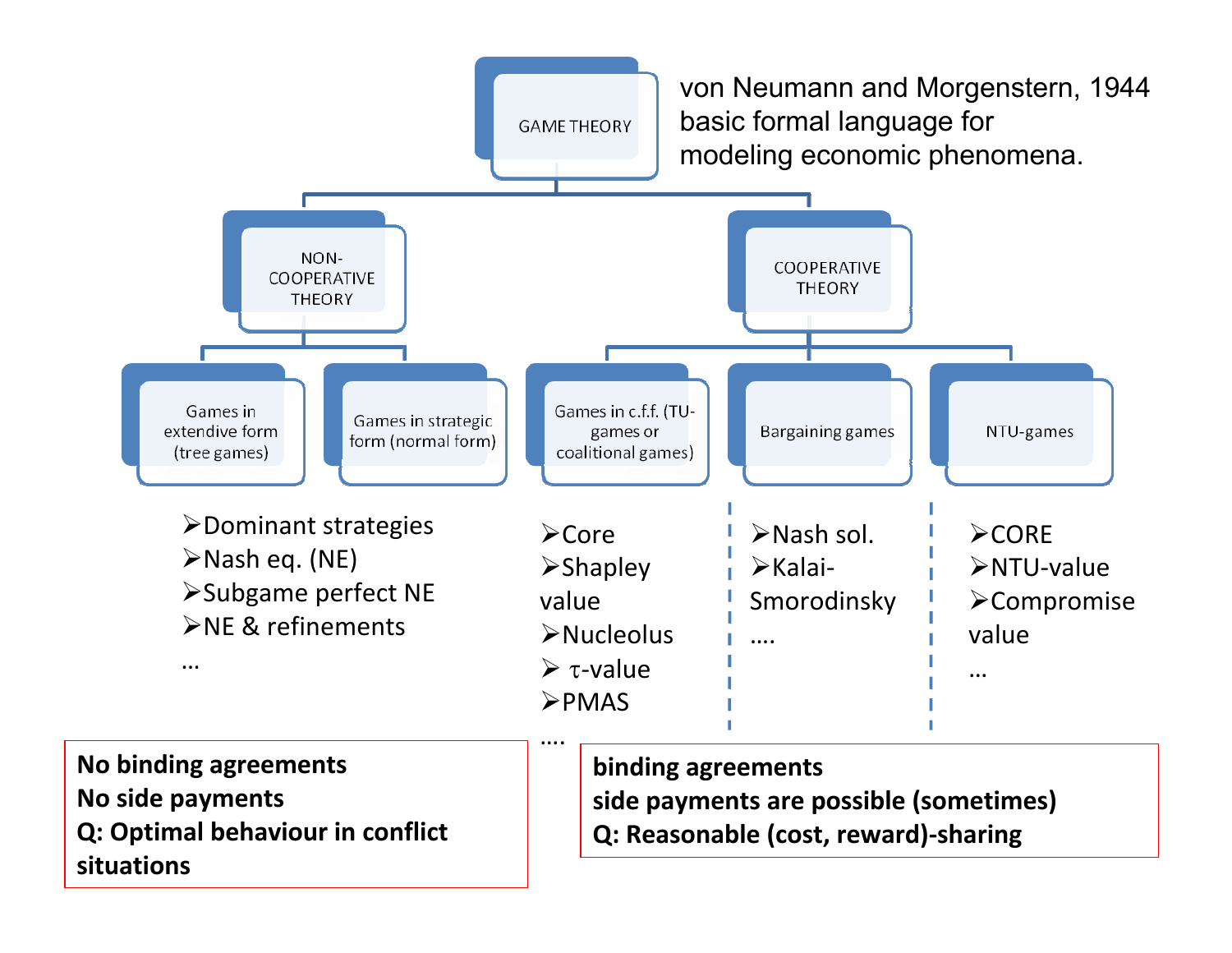### A building with three owners

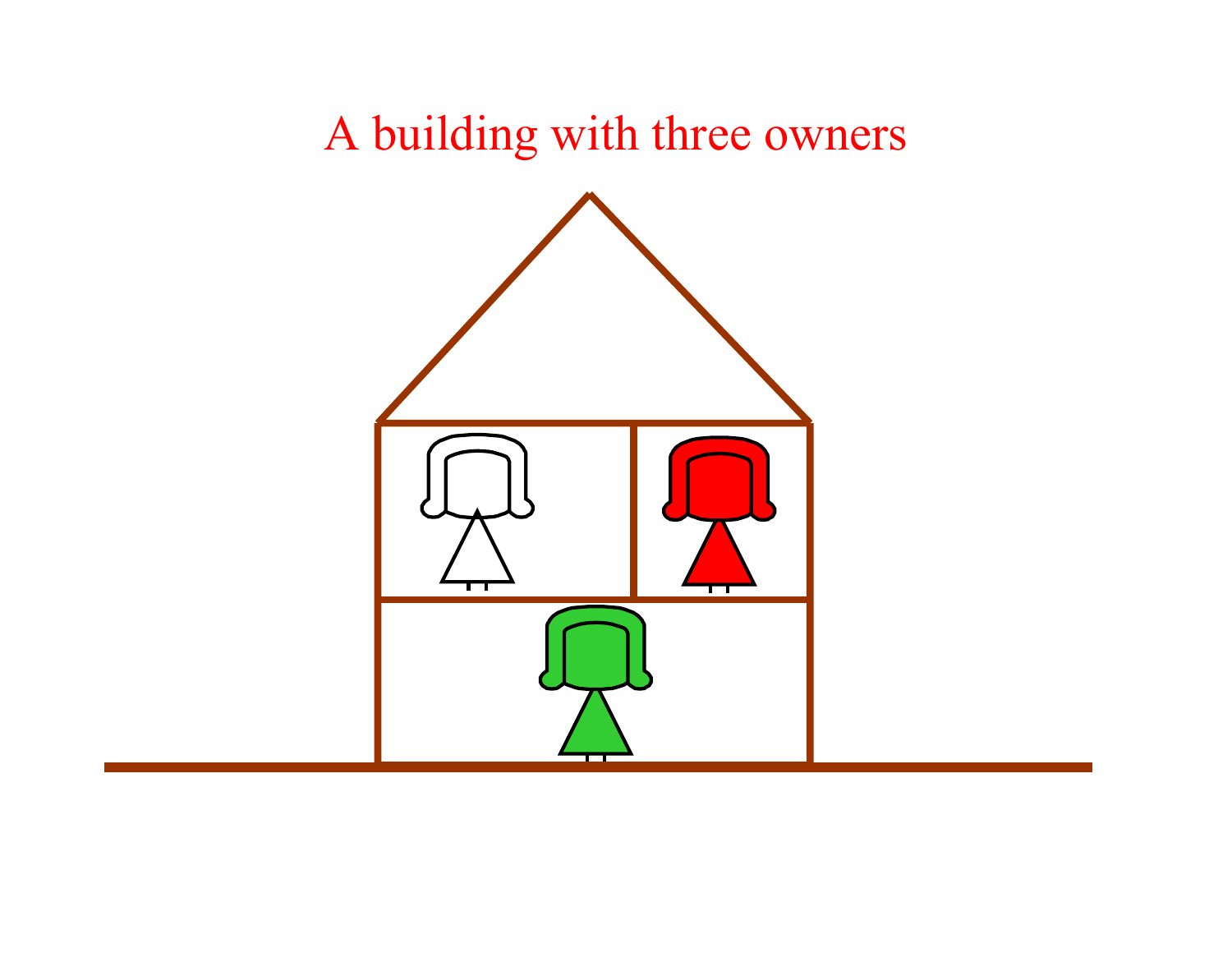$\blacktriangleright$  Each owner has a weight (in thousandths)

¾Decision rule: a group of owners with at least 667 thousandths is *winning*  $\rightarrow$  they may force a decision concerning common facilities (e.g., "to construct an elevator")

 $\triangleright$ Q: How to measure the power of each owner?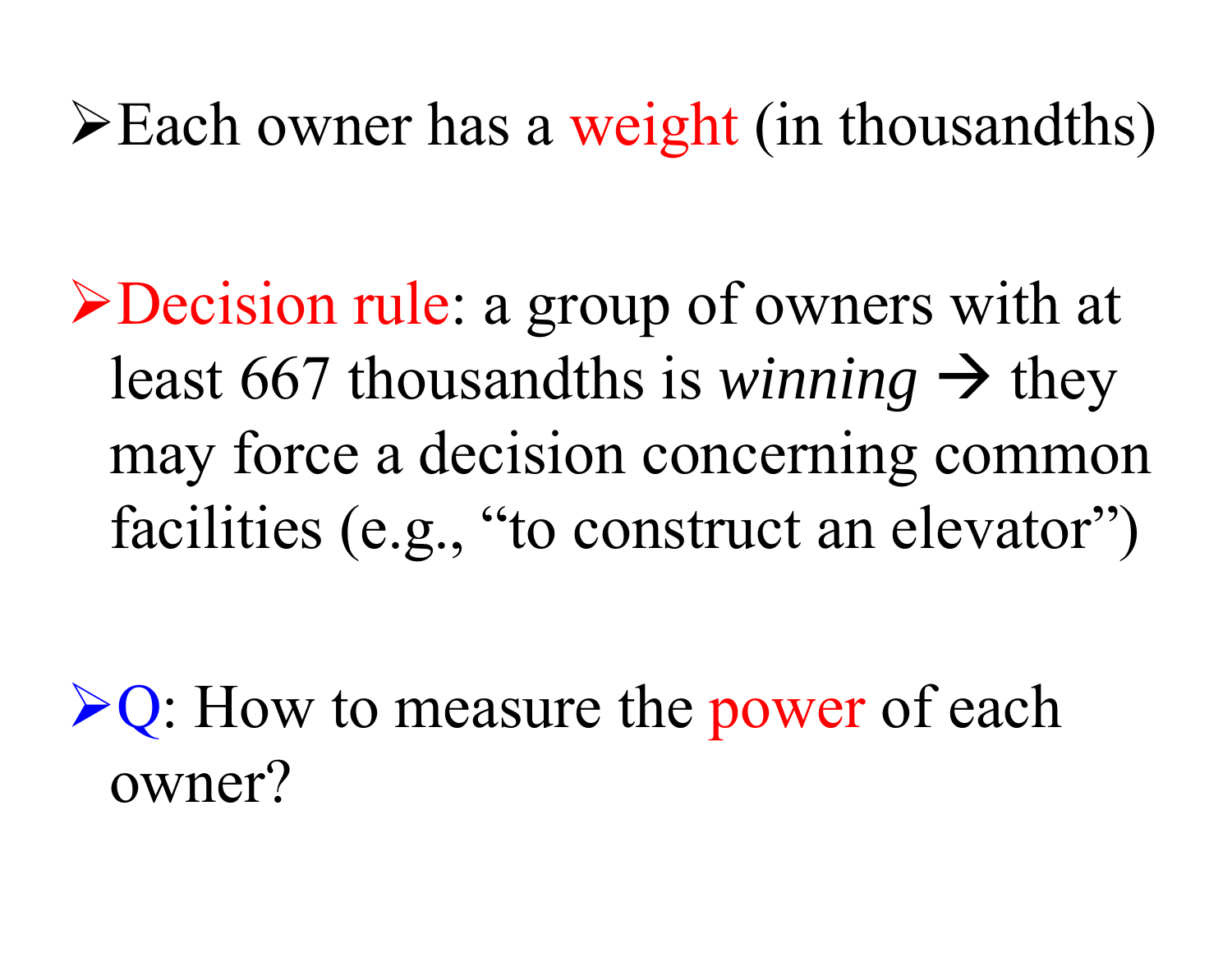

Which properties should a power index satisfy?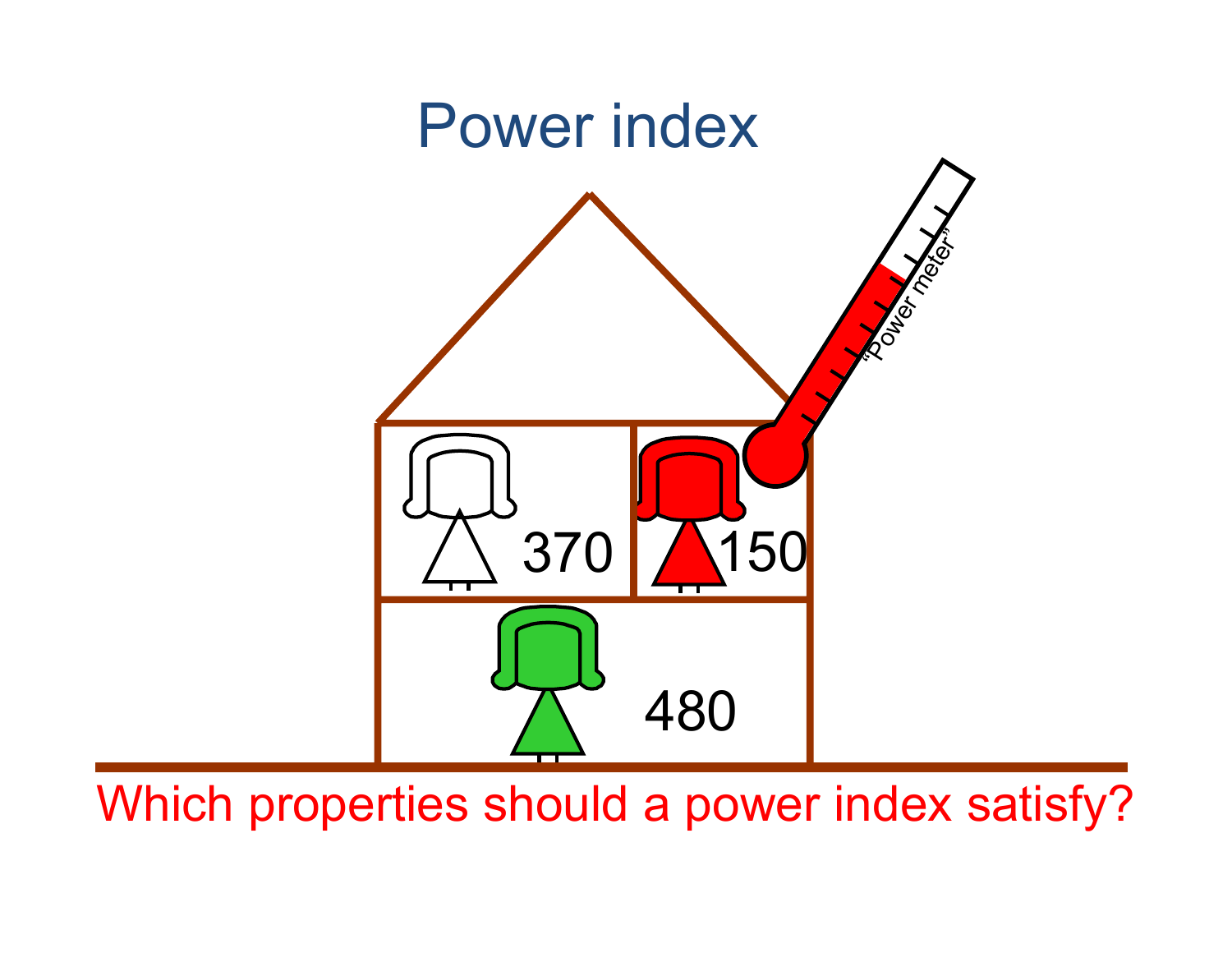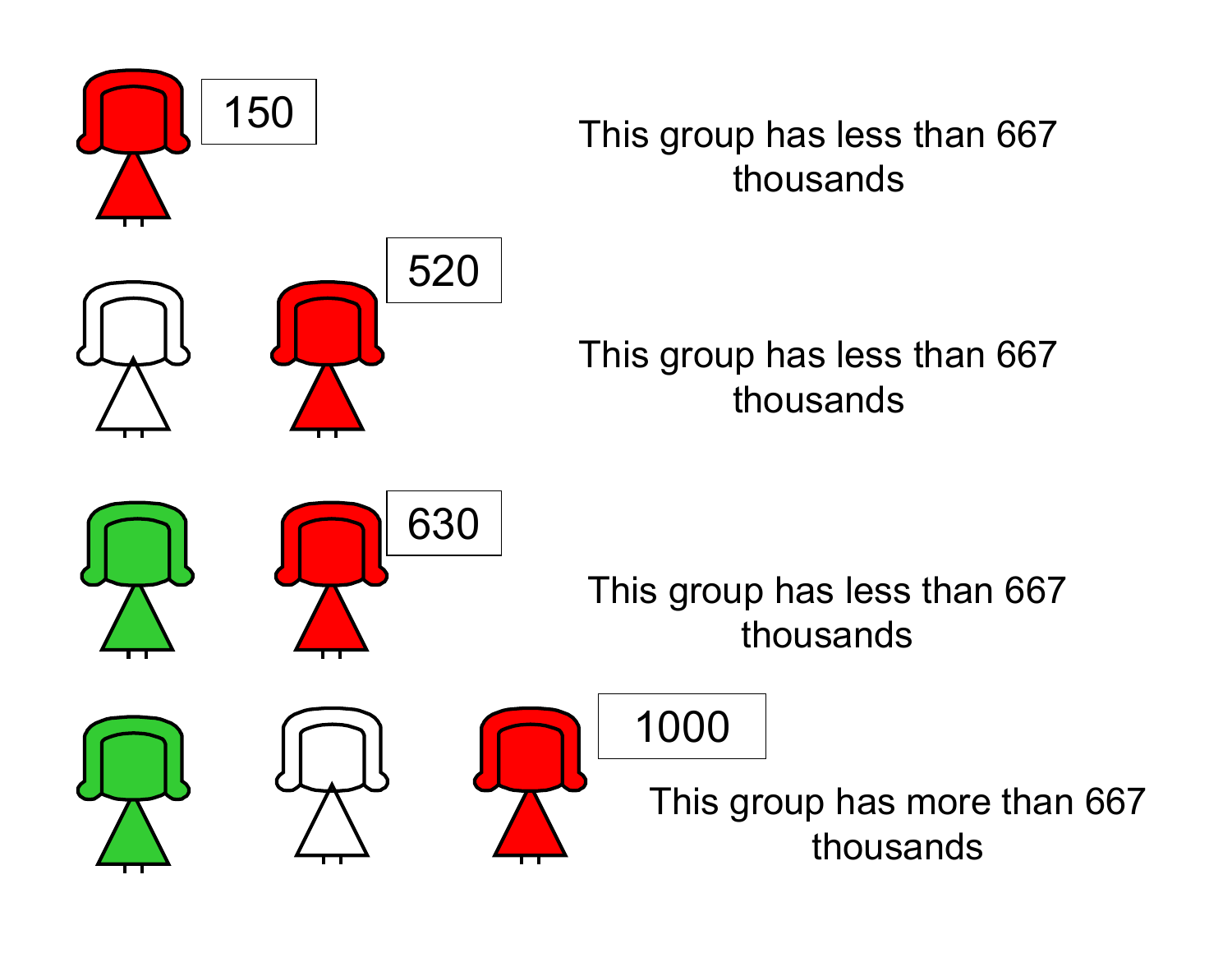0

#### This group has less than 667 thousands



### This group has less than 667 thousands





This group has less than 667 thousands

850

This group has more than 667 thousands

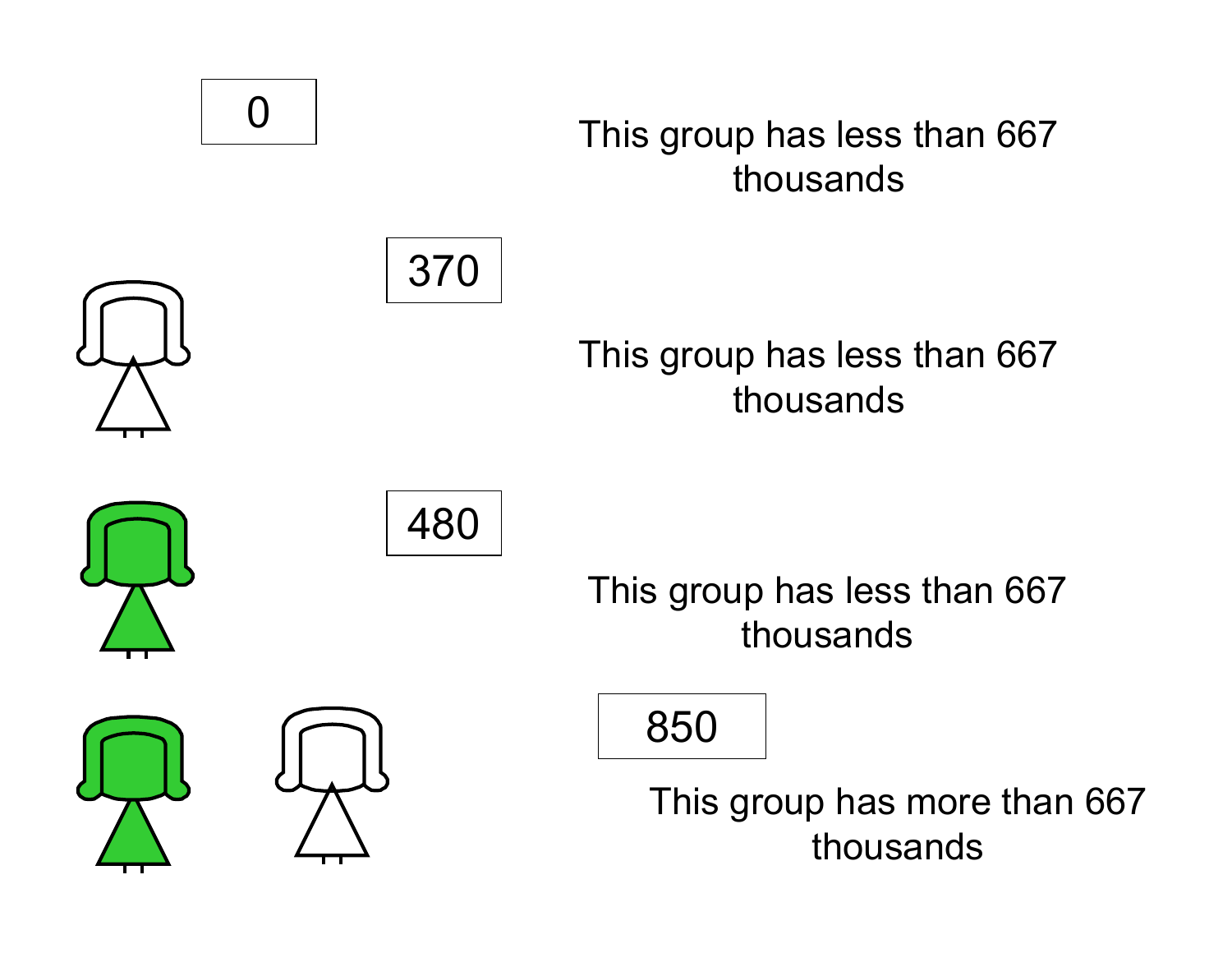

### Null player property:

The power of the owners who never contribute to make a winning group must be zero.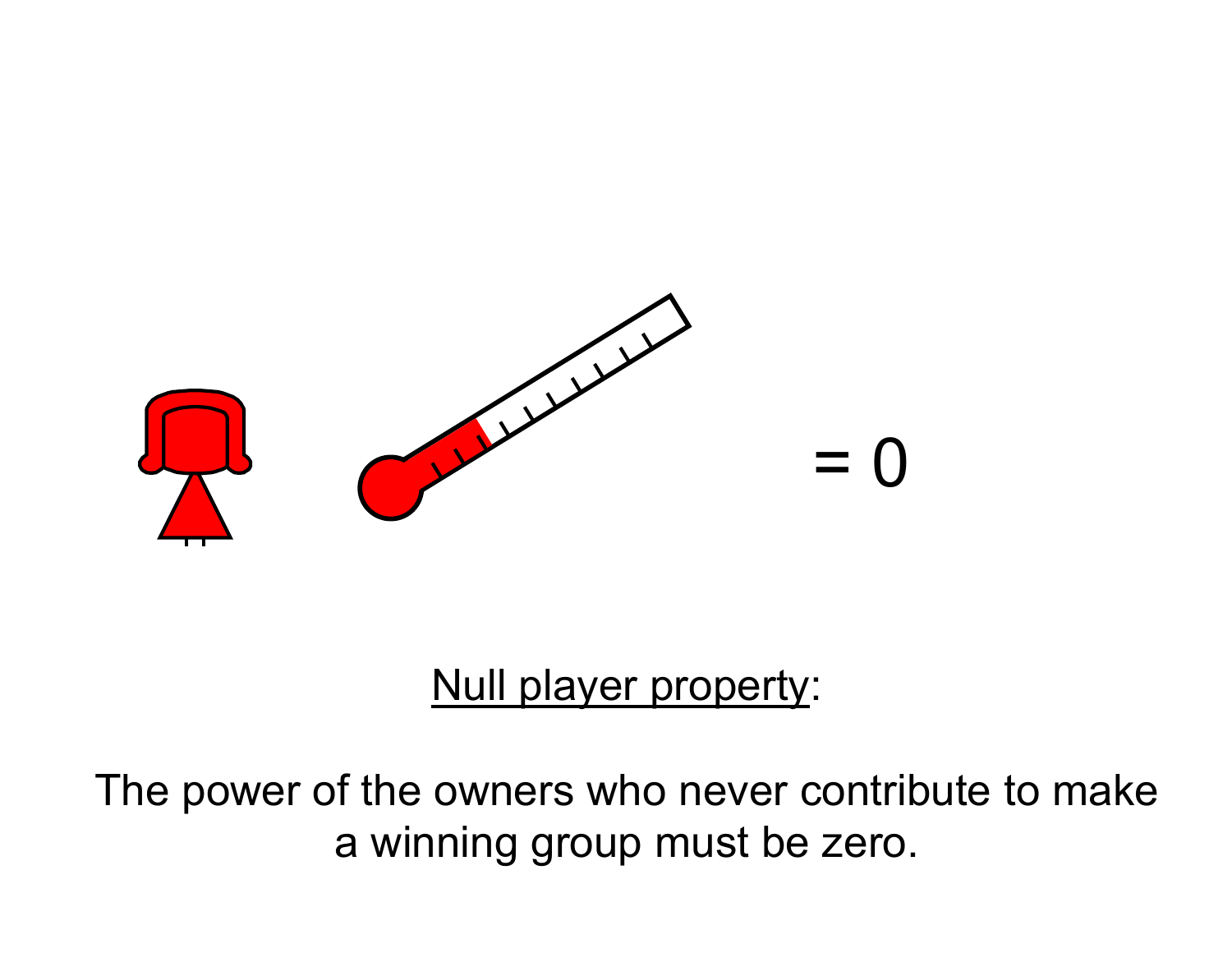

Anonimity property:

The power index should not depend on the names of the owners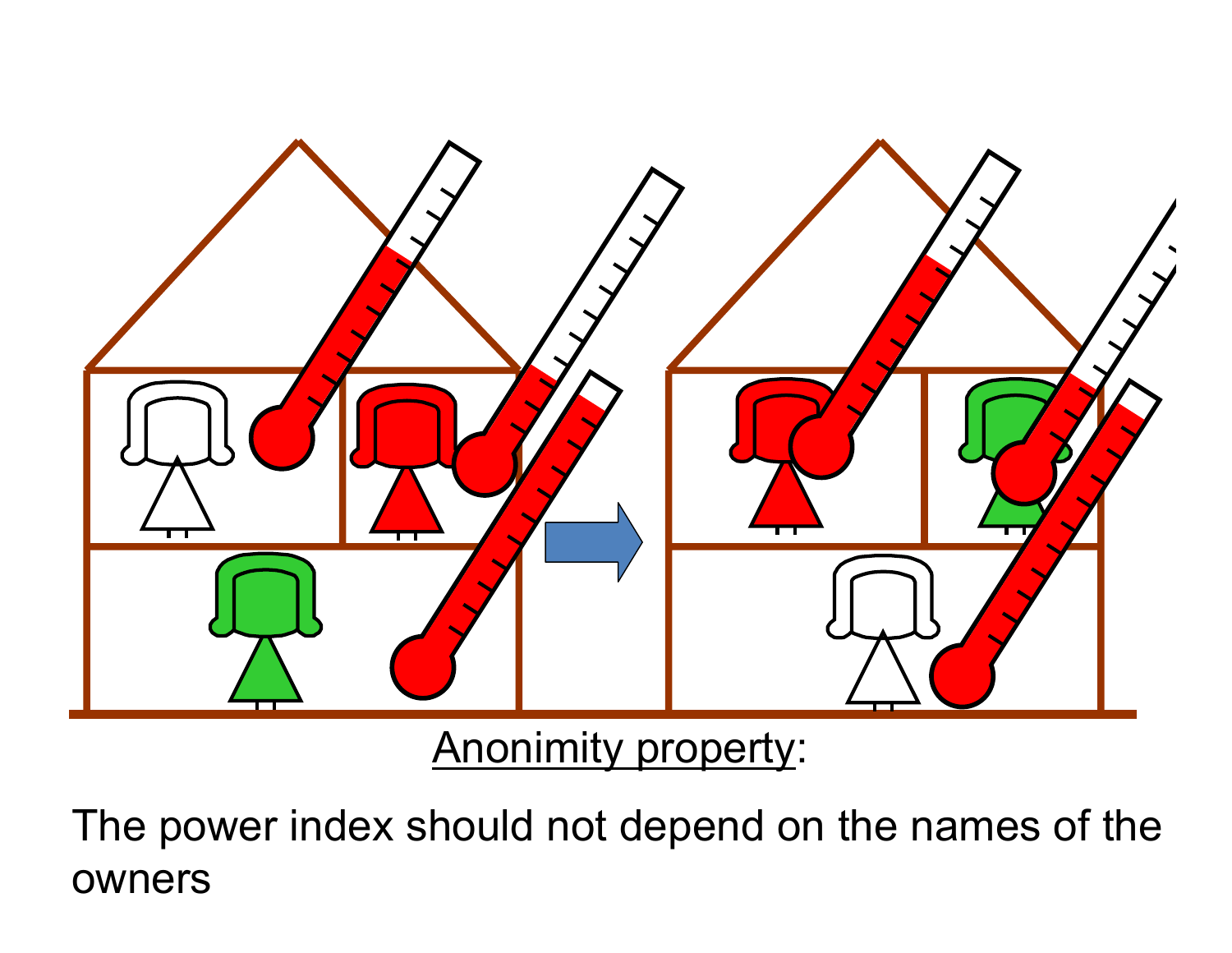

Efficiency property: the sum of the powers must be 1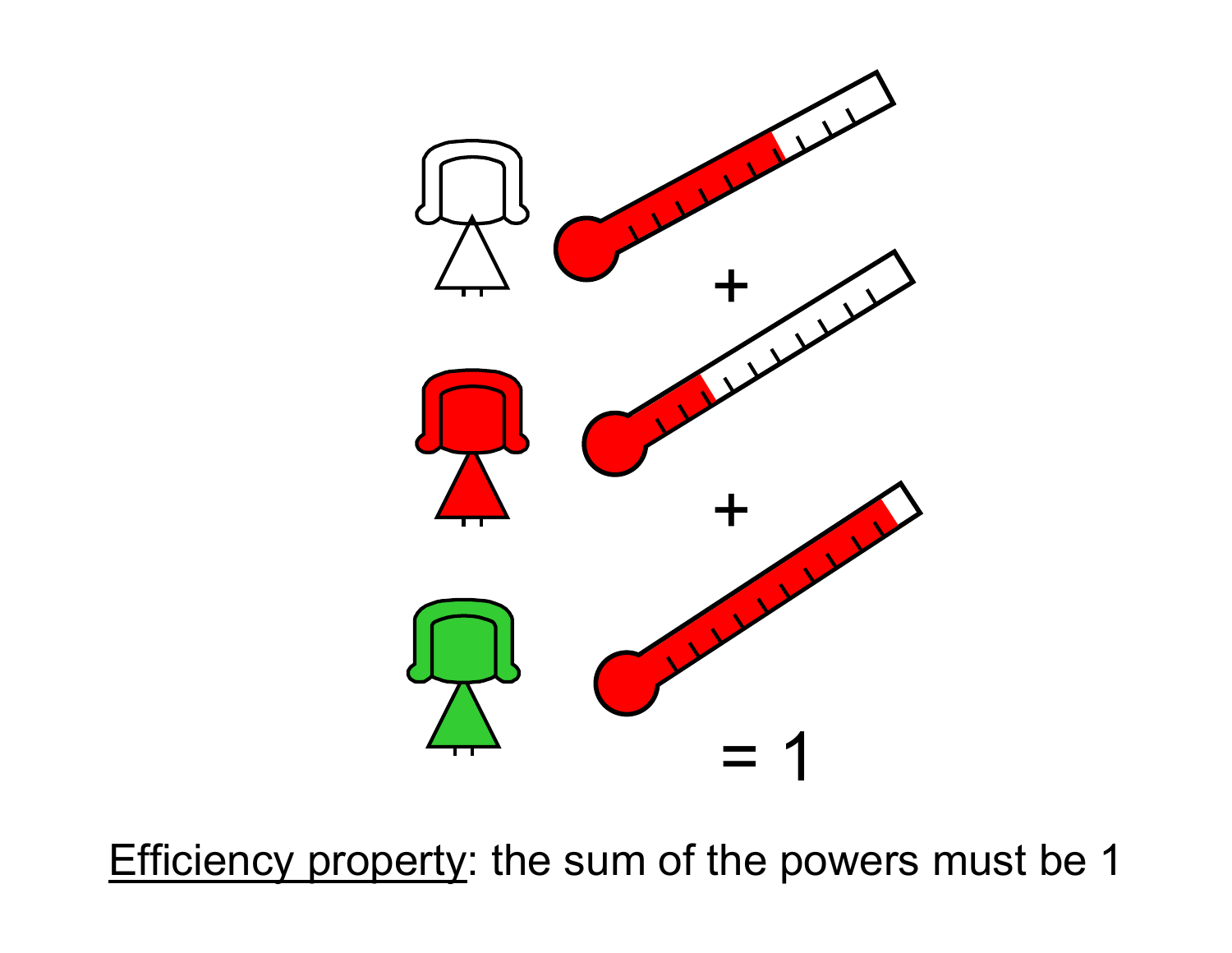

### Transfer property:

How to sum the power between two different interactive situations…(*see later*)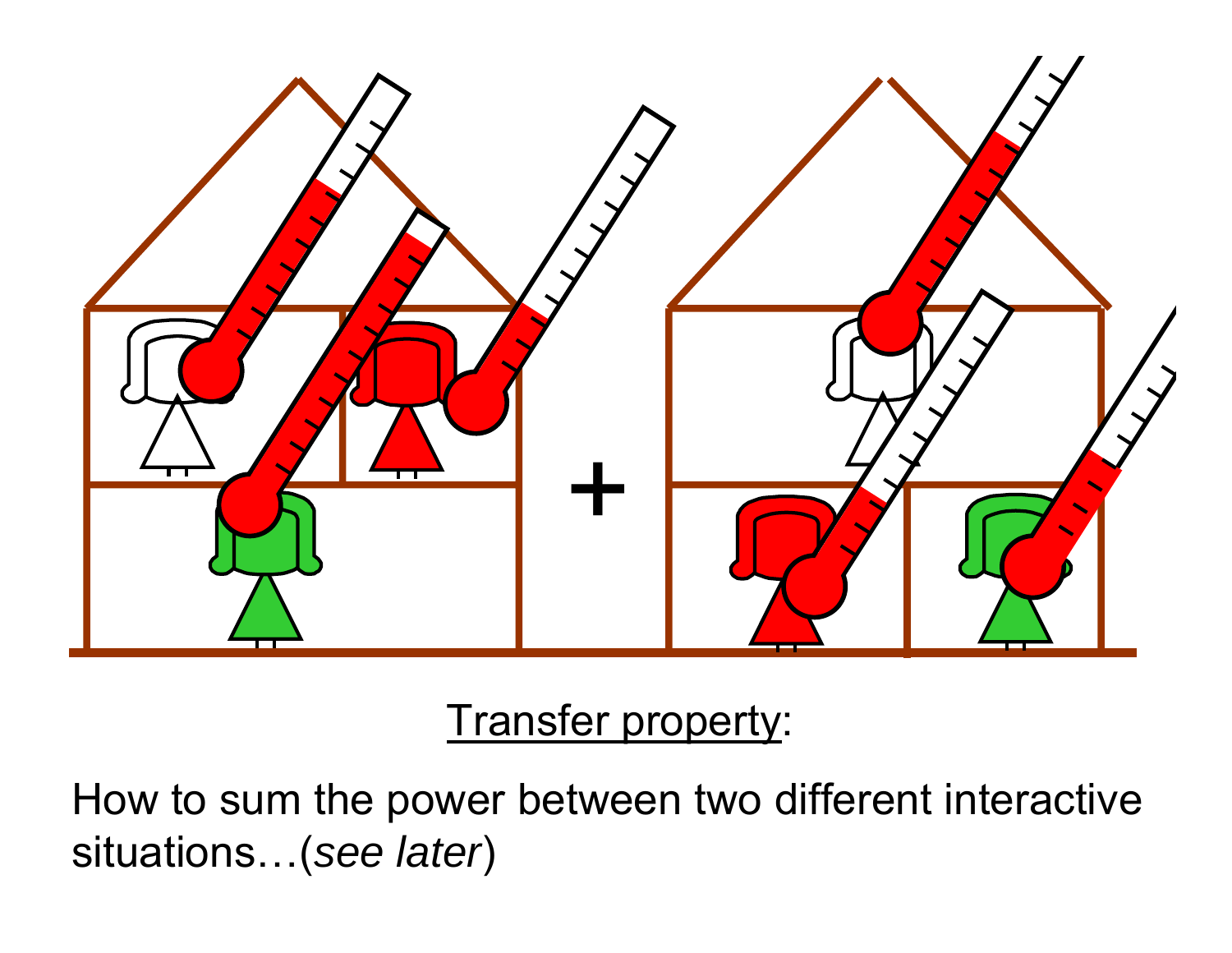

Shapley&Shubik power index (1954) Satisfies *anonymity*, *efficiency*, *null player* and *transfer* properties

… it is the unique power index which satisfies such properties on the class of simple games…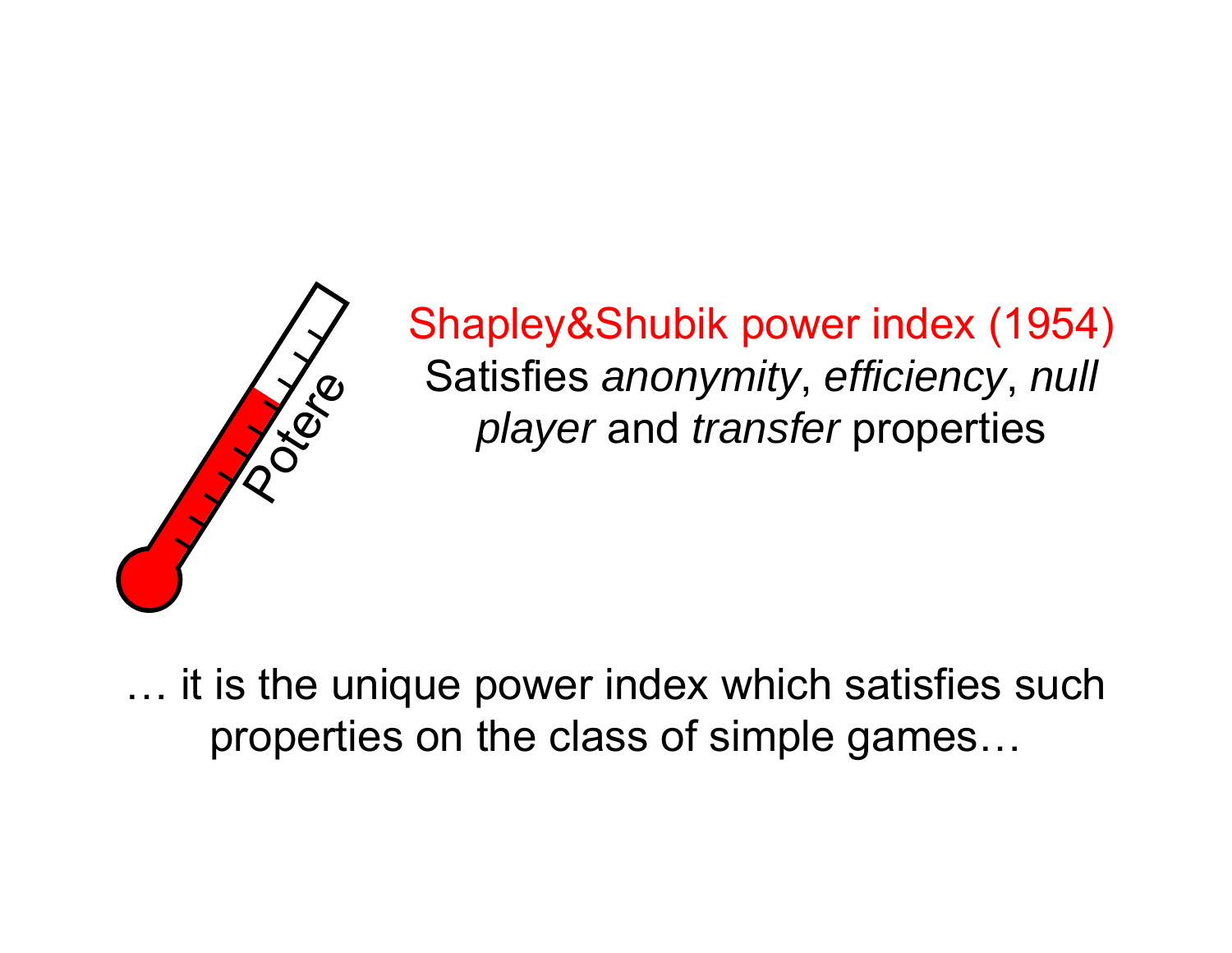



pivotal

pivotal

pivotal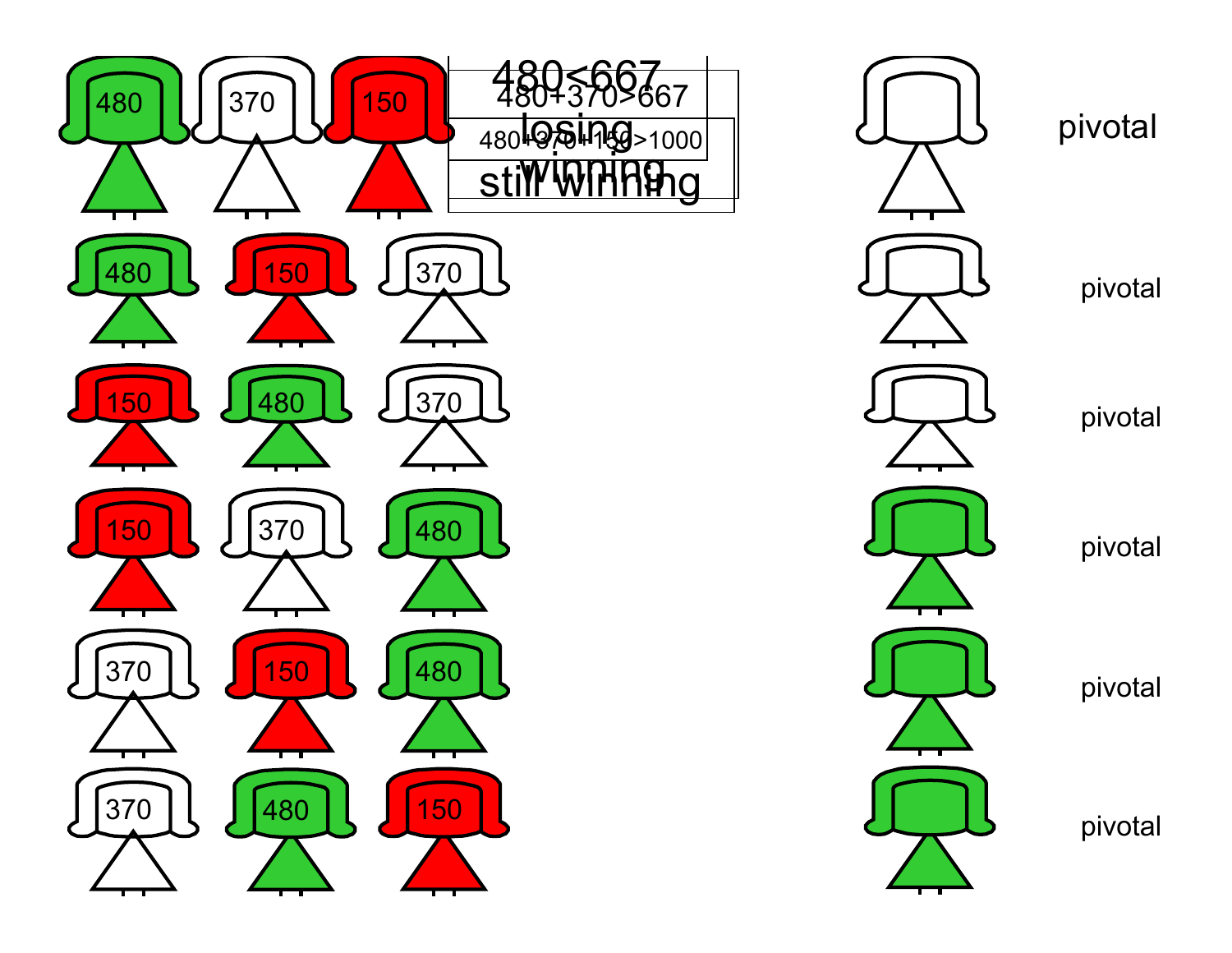## Shapley&Shubik power index (1954)



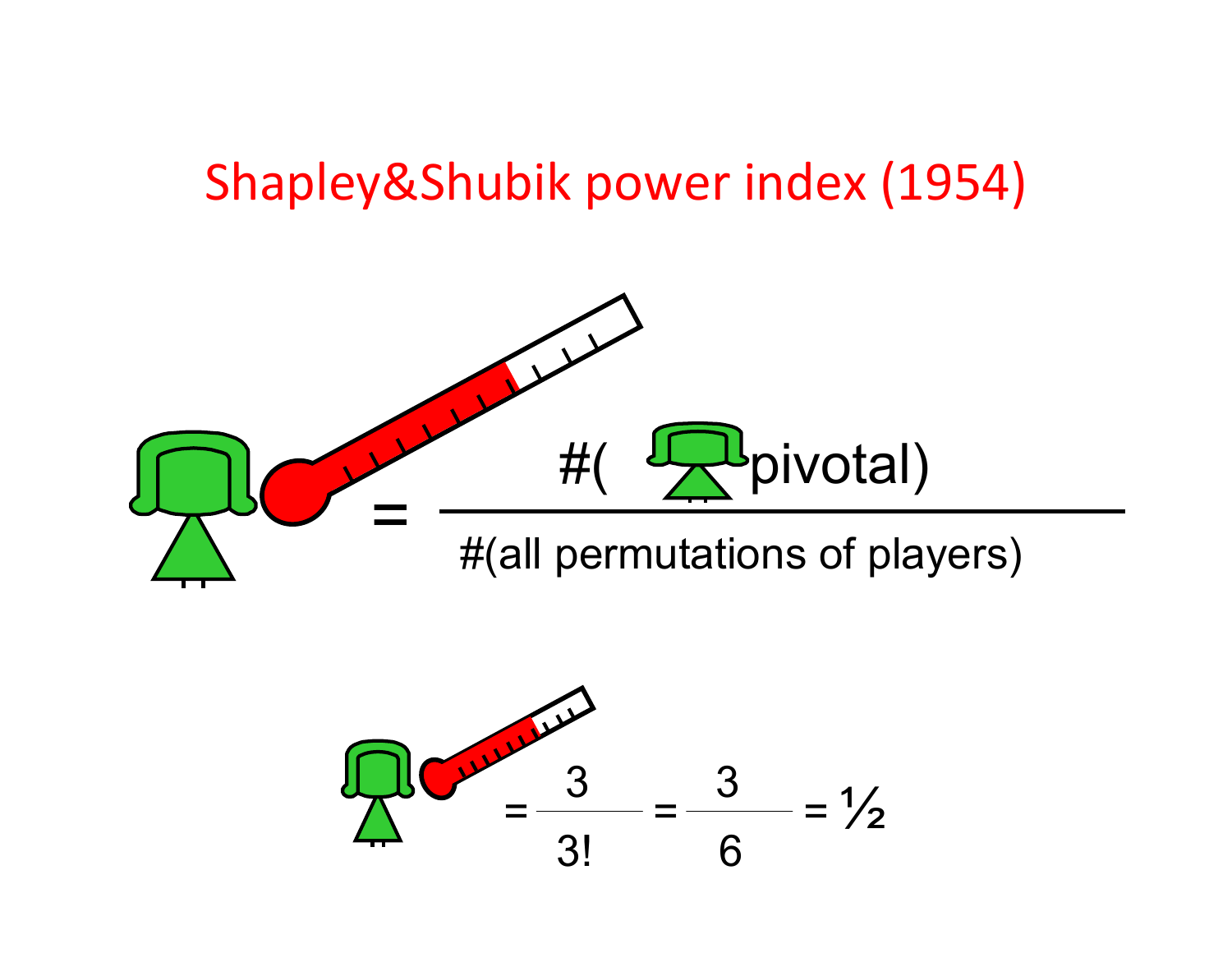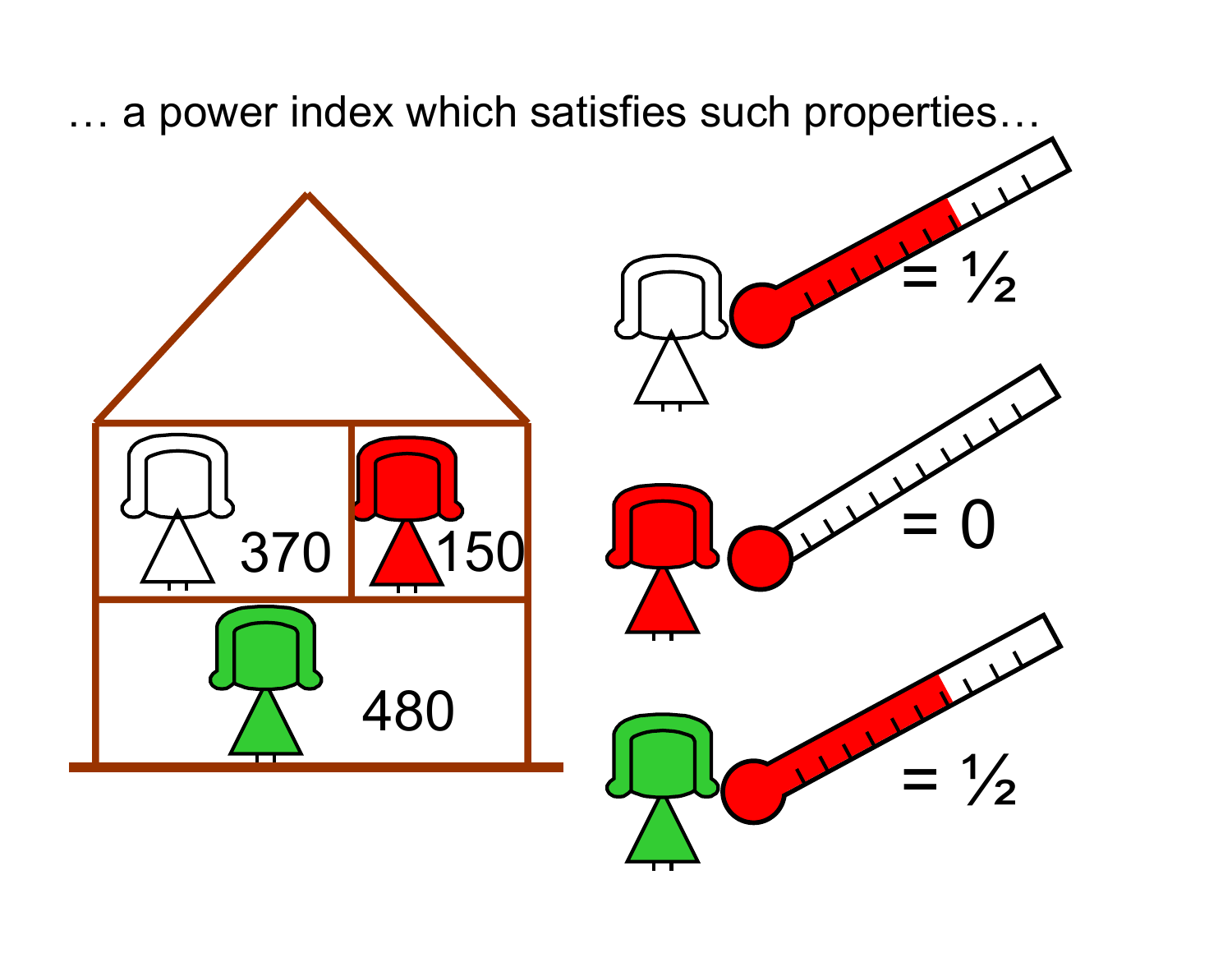# Simple games

A simple game is a (voting or similar) situation in which every potential coalition (set of players/voters) can be either *winning* or *losing*.

DEF. A *simple* game is a pair (N,v) where

- ¾ N is a finite set (*players set*) and
- ¾ v is map (*characteristic function*) defined on the power set  $2^N$  such that
	- $\triangleright$  v(S) $\in$  {0,1} for each *coalition* S $\in$ 2<sup>N</sup>
	- $\triangleright$  By convention v( $\emptyset$ )=0. We will assume v(N)=1.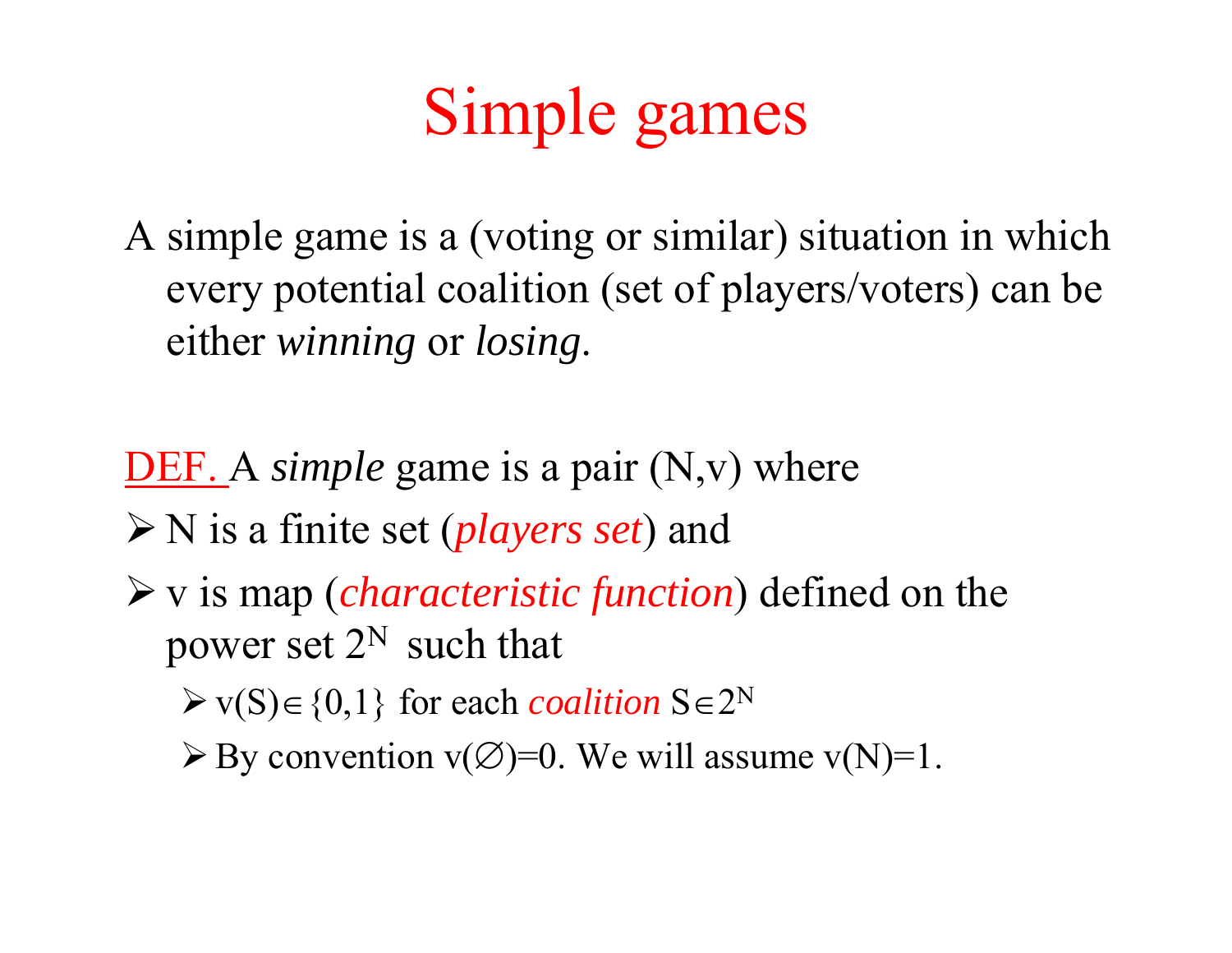### Example (weighted majority game)

¾Three owners Green (G), White (W), and Red (R) with 48%, 37% and 15% of weights, respectively.

 $\triangleright$  To take a decision the 2/3 majority is required.

 $\forall$ We can model this situation as a simple game({G,W,R},w) s.t.:

$$
w(G) = 0
$$
  
\n
$$
w(W) = 0
$$
  
\n
$$
w(R) = 0
$$
  
\n
$$
w(G, W) = 1
$$
  
\n
$$
w(G, R) = 0
$$
  
\n
$$
w(W, R) = 0
$$
  
\n
$$
w(G, W, R) = 1
$$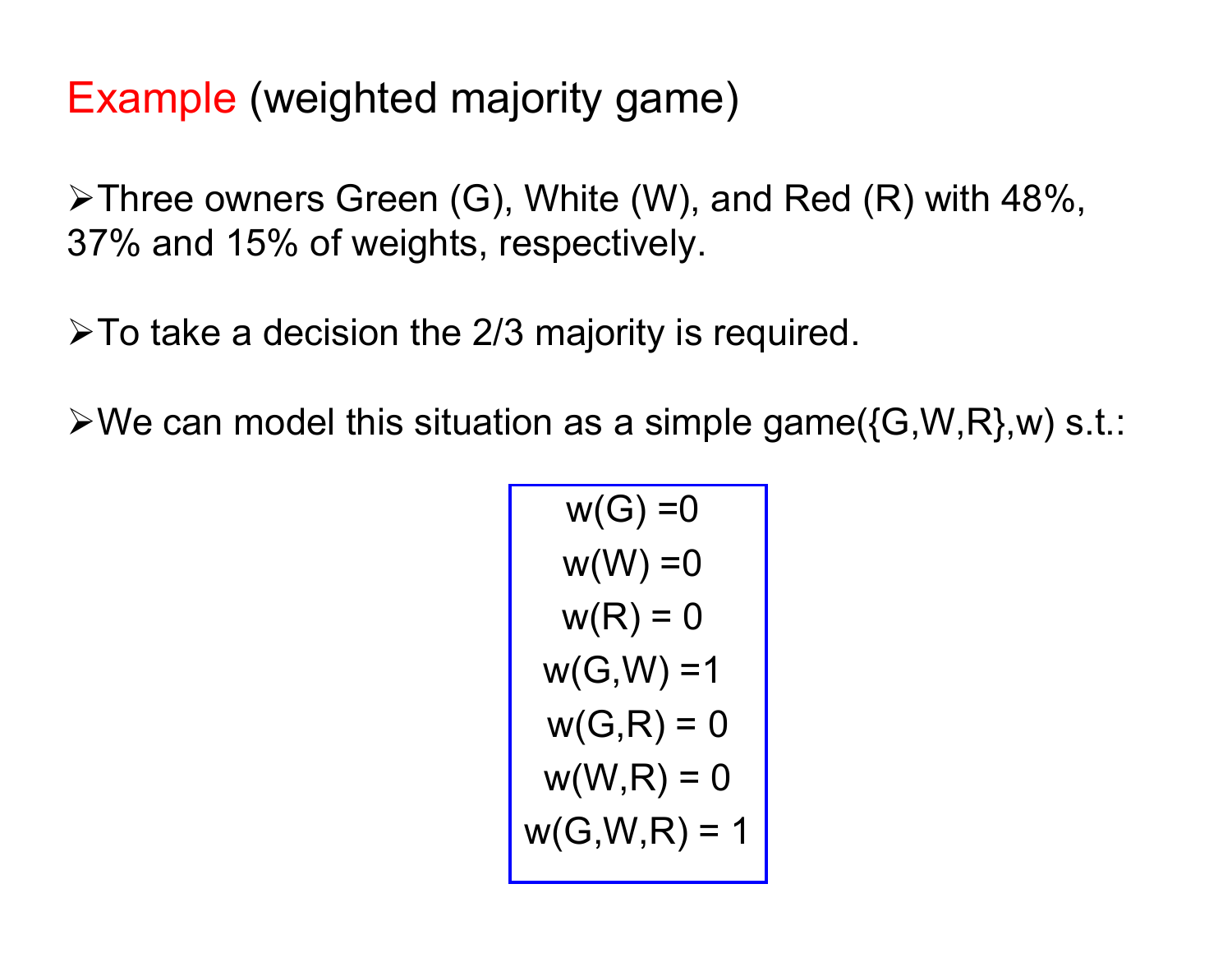## Transfer property

A solution  $\Phi$  is map assigning to each simple game  $(N, v)$  an n-vector of real numbers. For any two simple games  $(N, v), (N, w), \Phi$  satisfies the transfer proeprty if it holds that  $\Phi(v \vee w) + \Phi(v \wedge w) = \Phi(v) + \Phi(w)$ .

Here  $v \vee w$  is defined as  $(v \vee w)(S) = (v(S) \vee w(S)) = max\{v(S), w(S)\}\)$ , and  $v \wedge w$  is defined as  $(v \wedge w)(S) = (v(S) \wedge w(S)) = min\{v(S), w(S)\},\$ 

#### EXAMPLE

Two TU-games v and w on  $N = \{1,2,3\}$ .

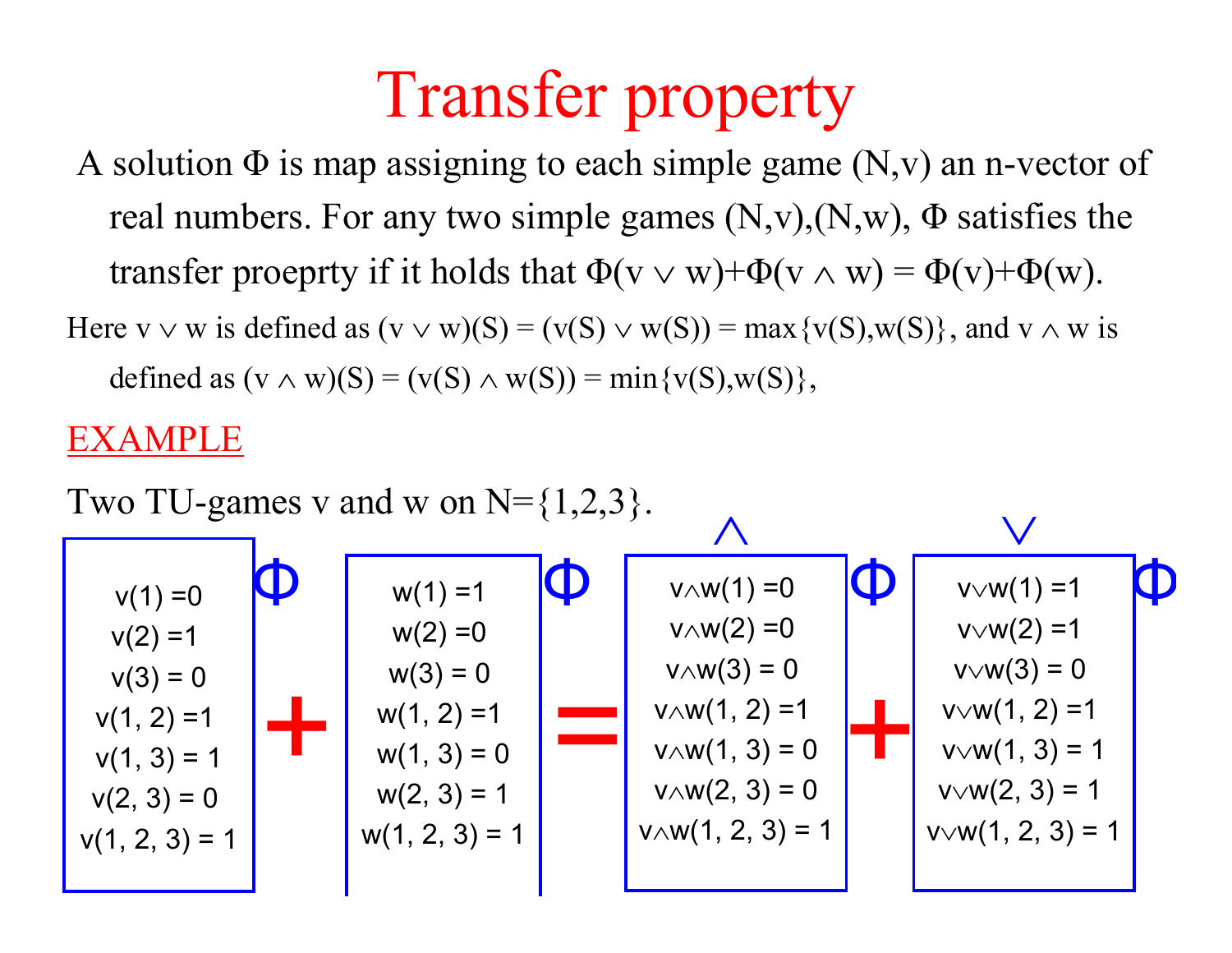# Real applications of simple games

- $\triangleright$  Voting by disciplined party groups in multi-party parliaments (probably elected on the basis of proportional representation);
- ¾ USA President election
- ¾UN Security Council

¾

…

- $\triangleright$  voting in the EU Council of Ministers
- $\triangleright$  voting by stockholders (holding varying amounts of stock).
- ¾lawmaking power of the United States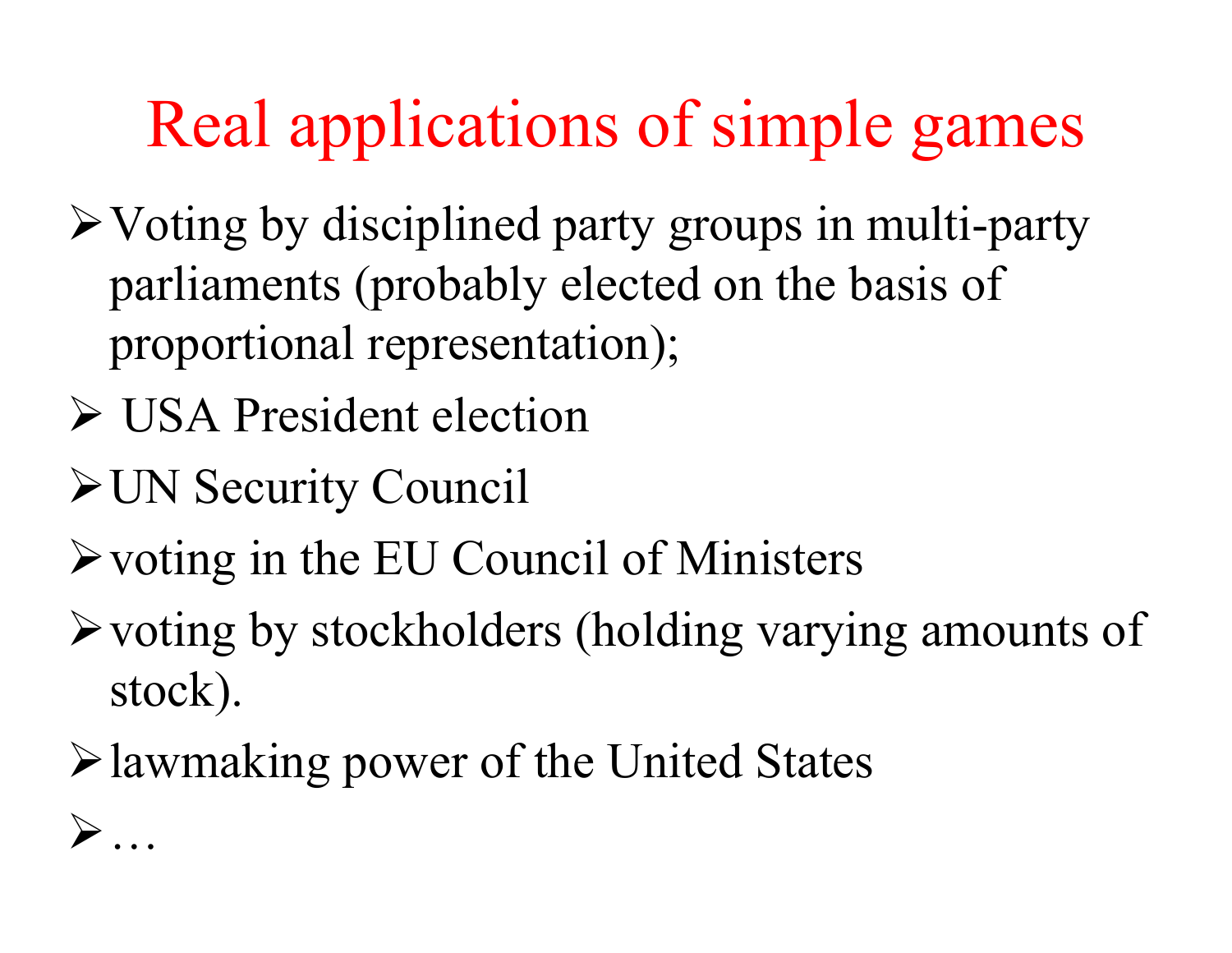## Weighted majority example

 $\triangleright$  Suppose that four parties receive these vote shares:

- $\triangleright$  Party A, 27%;
- $\triangleright$  Party B, 25%;
- $\triangleright$  Party C, 24%;
- $\triangleright$  Party D 24%.
- ¾Seats are apportioned in a 100-seat parliament:
	- –- Party A: 27 seats Party C: 24 seats
	- –- Party B: 25 seats Party D: 24 seats
- ¾Seats (voting weights) have been apportioned in a way that is precisely proportional to vote support, but voting power has not been so apportioned (and cannot be).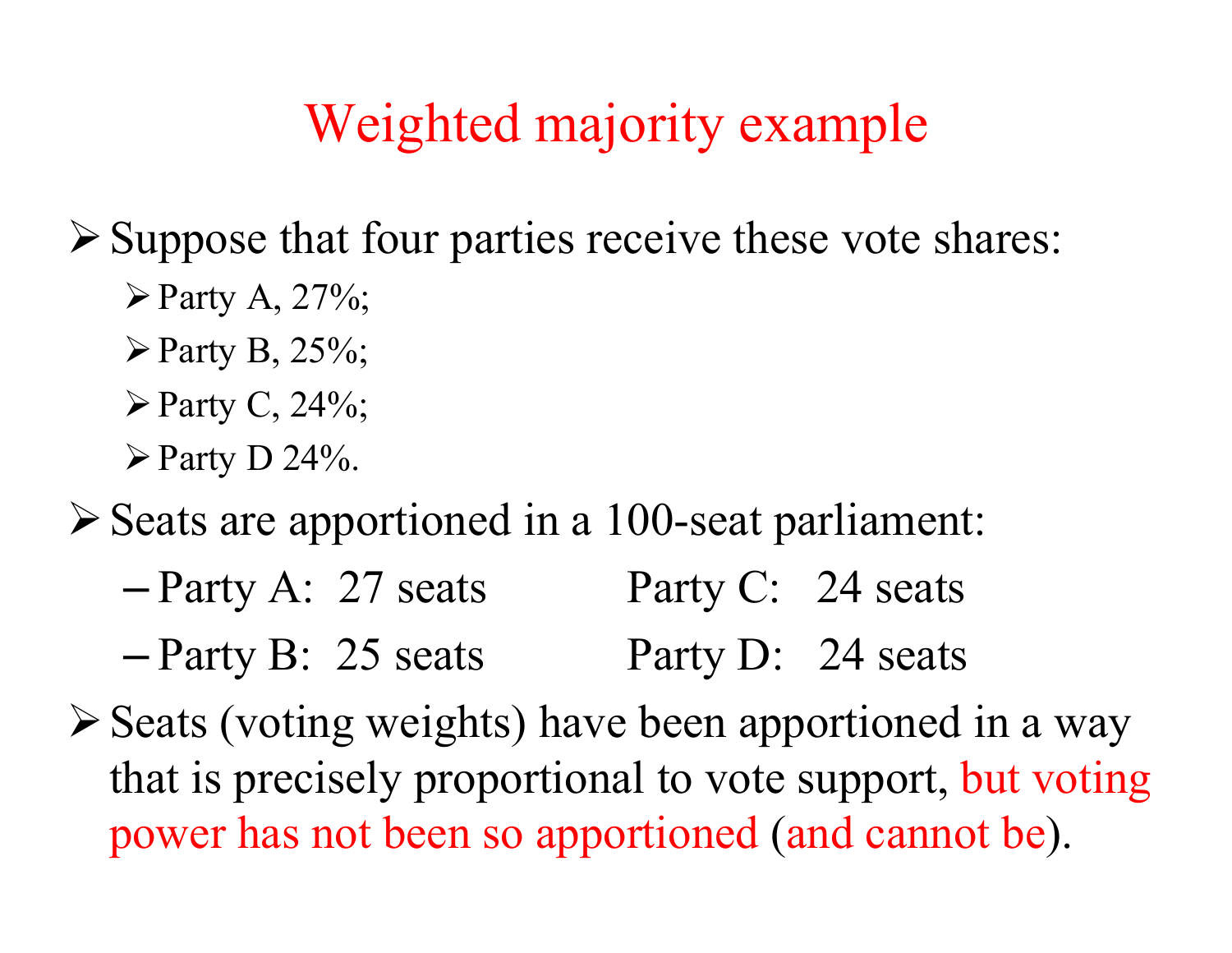Weighted majority example (2) **A:27 seats; B:25 seats; C:24 seats; D:24 seats**

- ¾ Party A has *voting power* that greatly exceeds its slight advantage in *seats*. This is because:
	- $\triangleright$  Party A can form a winning coalition with any one of the other parties; and
	- $\triangleright$  the only way to exclude Party A from a winning coalition is for Parties B, C, and D to form a three-party coalition.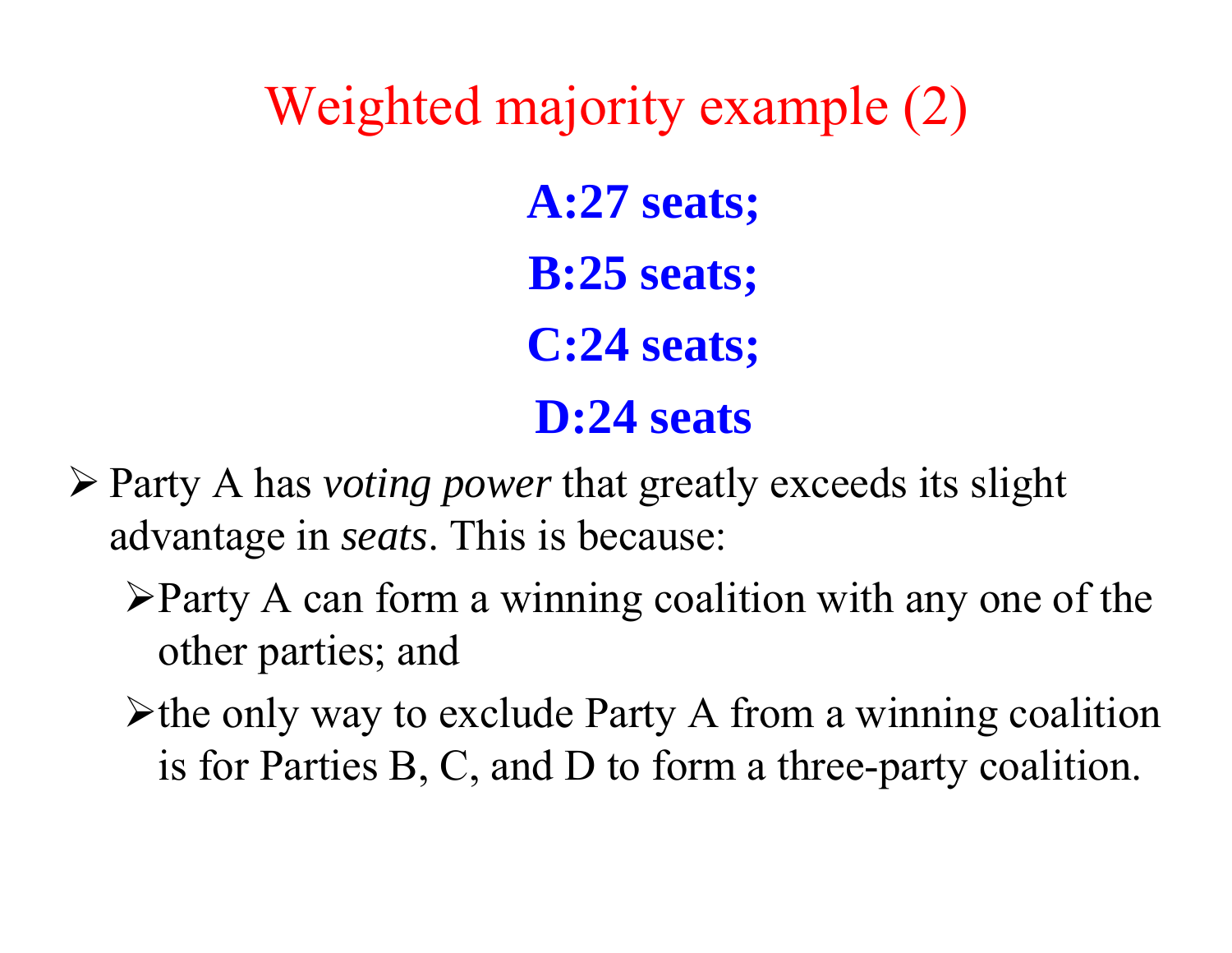**A:27 seats; B:25 seats; C:24 seats; D:24 seats; Quota: 51 A:2 seats; B:1 seats; C:1 seats; D:1 seats; Quota: 3**

**…**

| $w(A) = 1$          |
|---------------------|
| $w(B) = 0$          |
| $w(C) = 0$          |
| $W(D)=0$            |
| $w(A, B) = 1$       |
| $w(A, C) = 1$       |
| $w(A, D) = 1$       |
| $w(B, C) = 0$       |
| $w(B, D) = 0$       |
| $w(C, D) = 0$       |
| $w(A, B, C) = 1$    |
| $w(A, B, D) = 1$    |
| $w(A, C, D) = 1$    |
| $w(B, C, D) = 1$    |
| $w(A, B, C, D) = 1$ |
|                     |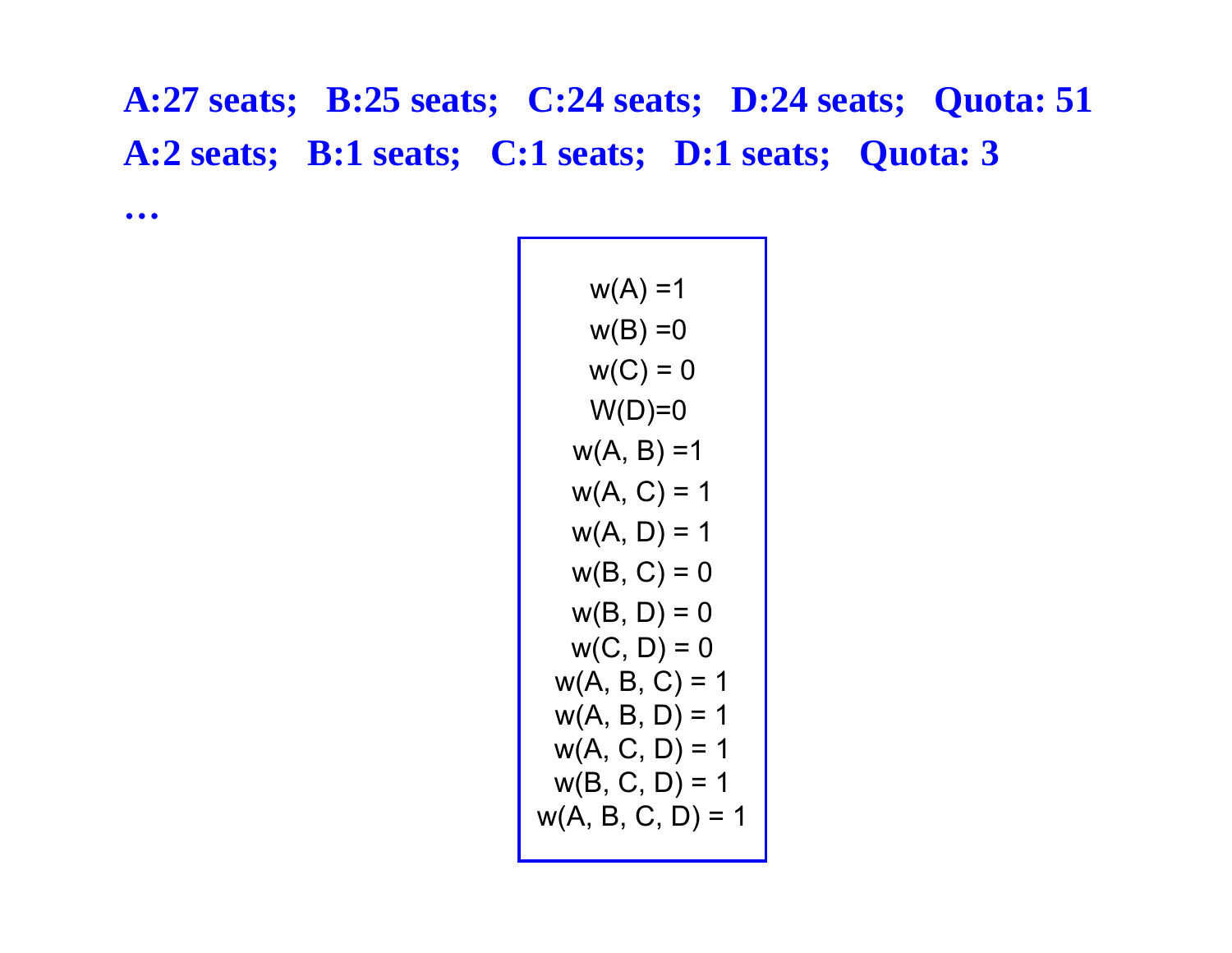## Power Indices

- ¾Several *power indices* have been proposed to quantify the share of power held by each player in simple games.
- $\triangleright$  These particularly include:
	- ¾the Shapley-Shubik power index (1954);
	- ¾And the Banzhaf power index (1965).
- ¾Such power indices provide precise formulas for evaluating the voting power of players in weighted voting games.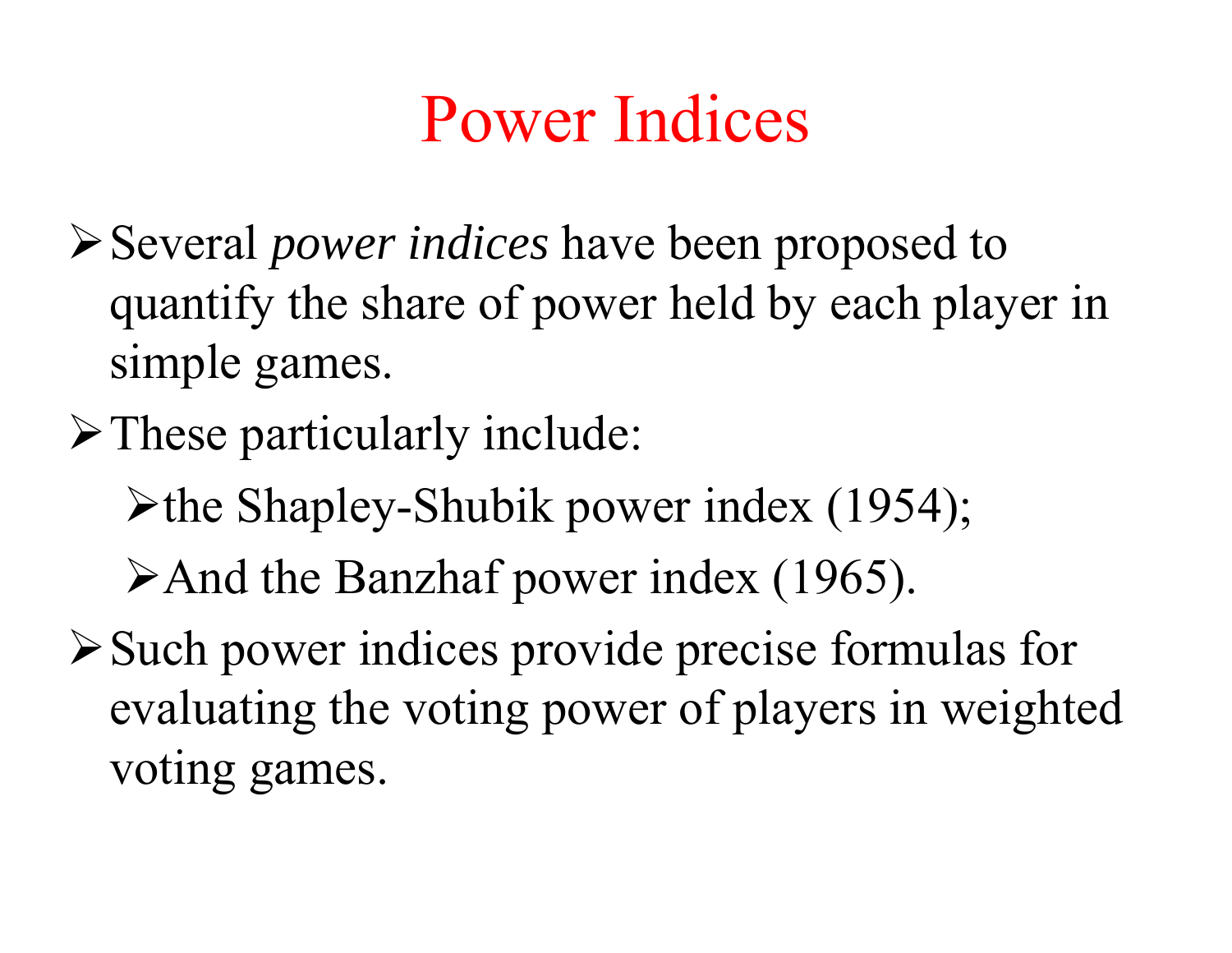## The Shapley‐Shubik Index

- ¾ Let (N,v) be a simple game (assume v is *monotone*: for each  $S,T \in 2^N$ .  $S \subset T \Rightarrow v(S) \leq v(T)$
- ¾ "Room parable": Players gather one by one in a room to create the "grand coalition",
- $\triangleright$  At some point a winning coalition forms.
- ¾ For each ordering in which they enter, identify the *pivotal* player who, when added to the players already in the room, converts a losing coalition into a winning coalition.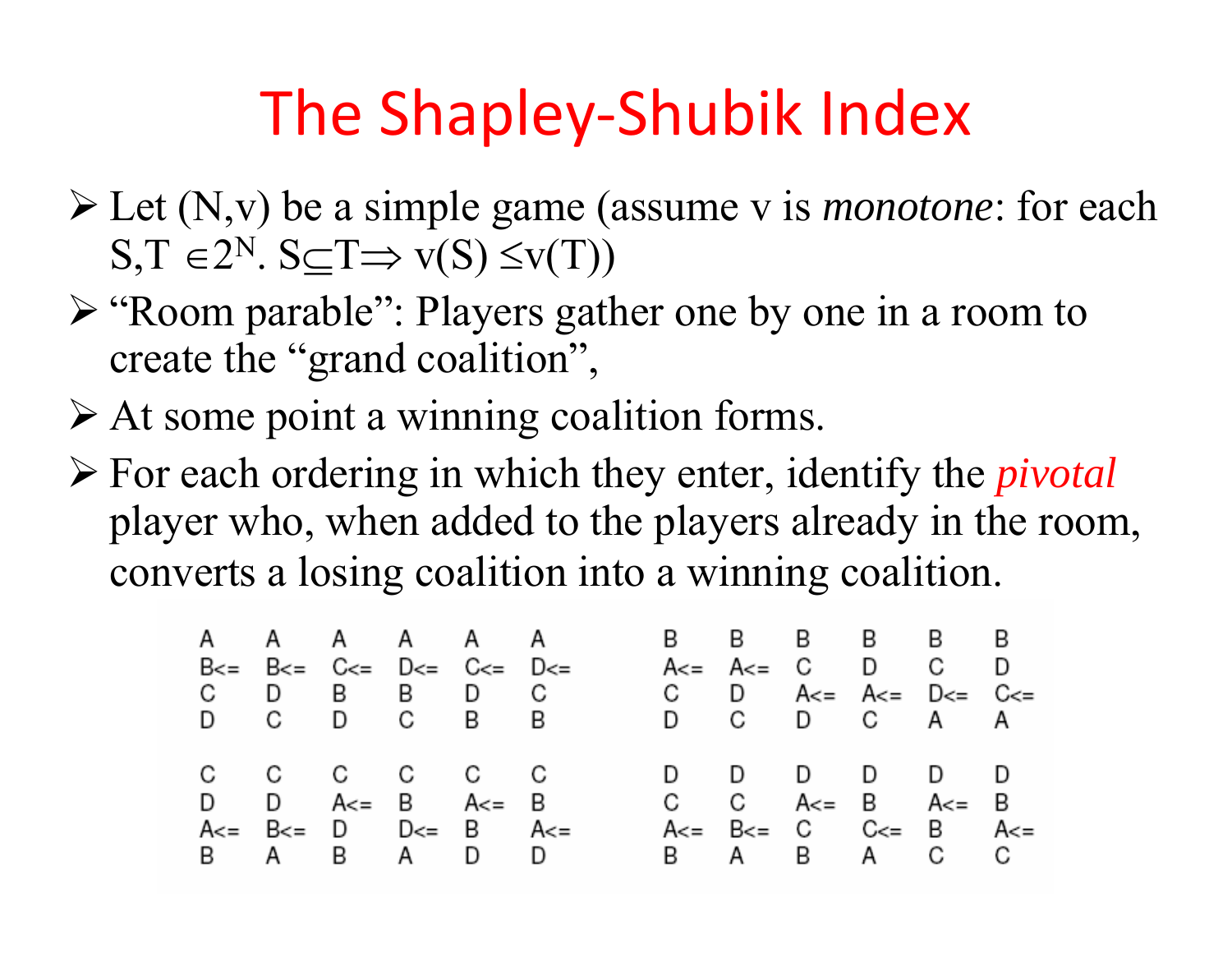## The Shapley-Shubik Index (cont.)

¾ Player *i*'s *Shapley-Shubik power index value* is simply

Number of orderings in which the voter *i* is pivotal Total number of orderings

¾ Power index values of all voters add up to 1.

 $\triangleright$  Counting up, we see that A is pivotal in 12 orderings and each of  $\tilde{B}$ ,  $\tilde{C}$ , and  $D$  is pivotal in 4 orderings. Thus:

| Voter          | <b>Sh-Sh Power</b> |
|----------------|--------------------|
|                | 1/2                |
| B              | 1/6                |
|                | 1/6                |
| $\blacksquare$ | 1/6                |

¾ So according to the Shapley-Shubik index, Party A has 3 times the voting power of each other party.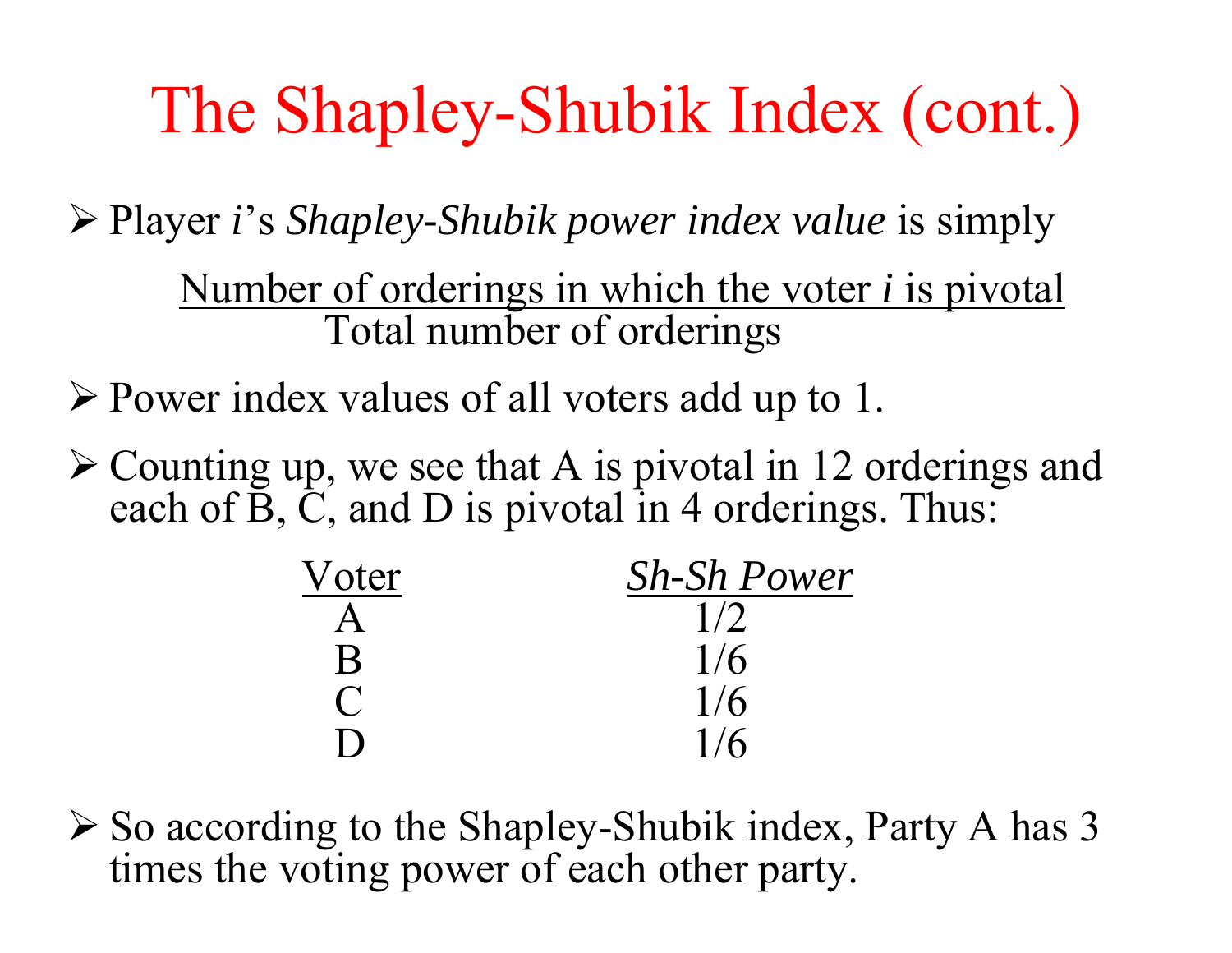## The Banzhaf Index

¾ The *Banzhaf power index* works as follows:

¾A player *i* is *critical* for a winning coalition if

 $\triangleright$ *i* belongs to the coalition, and

¾the coalition would no longer be winning if *i* defected from it.

¾ Voter *i*'s *Banzhaf power B z* ( *i*) is

Number of winning coalitions for which *i* is critical Total number of coalitions to which *i* belongs.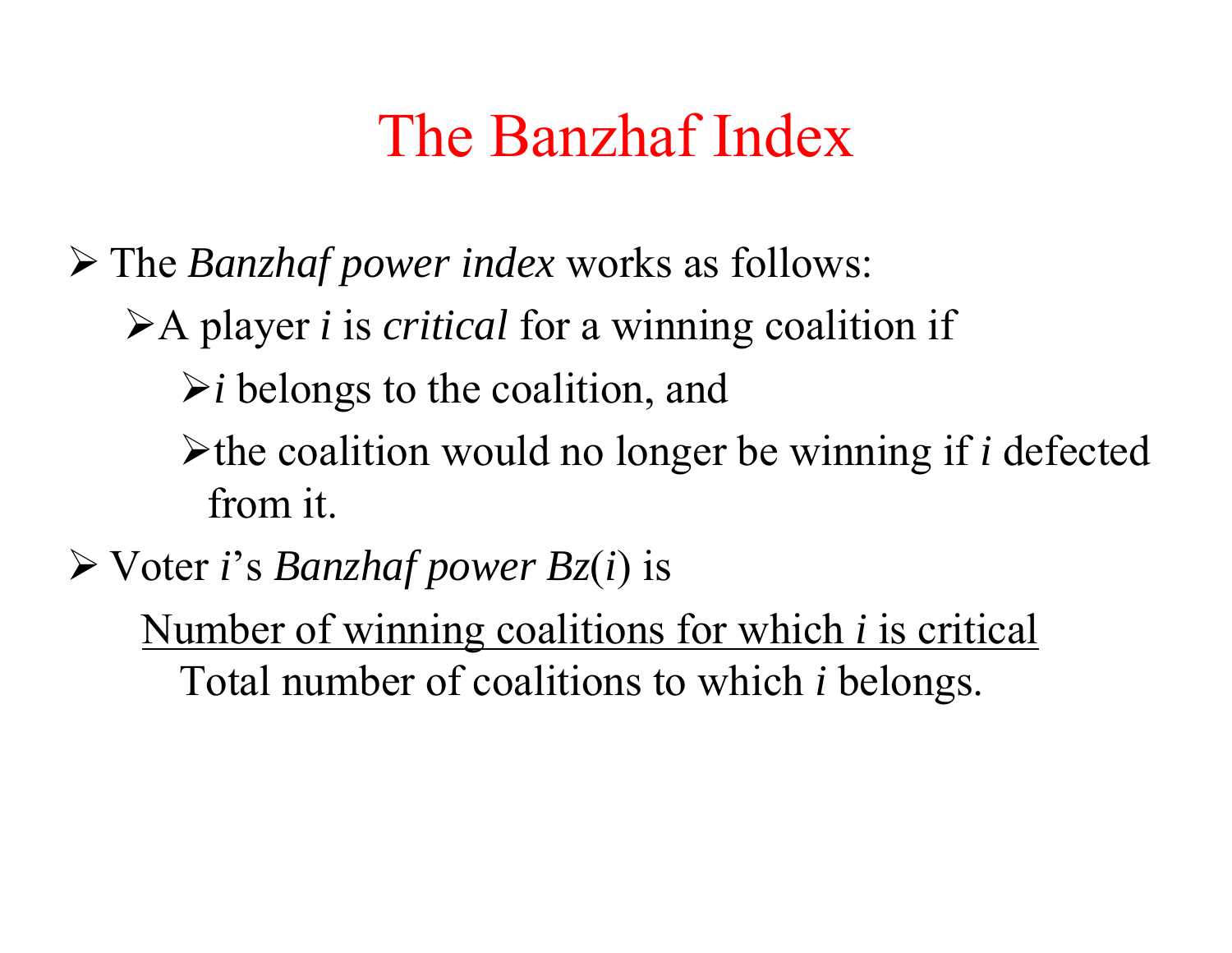# The Banzhaf Index (2)

 $\triangleright$  Given the seat shares before the election, and looking first at all the coalitions to which A belongs, we identify:

$$
{A}, {A}, {B}, {A}, {C}, {A}, {D}, {A}, {B}, {C}, {A}, {B}, {D}, {A}, {C}, {D}, {A}, {B}, {C}, {D}.
$$

- $\triangle$  Checking further we see that A is critical for all but two of these coalitions, namely
	- $\triangleright$  {A} (because it is not winning); and
	- $\{A,B,C,D\}$  (because  $\{B,C,D\}$  can win without A).
- $\triangleright$  Thus:  $B_z(A) = 6/8 = .75$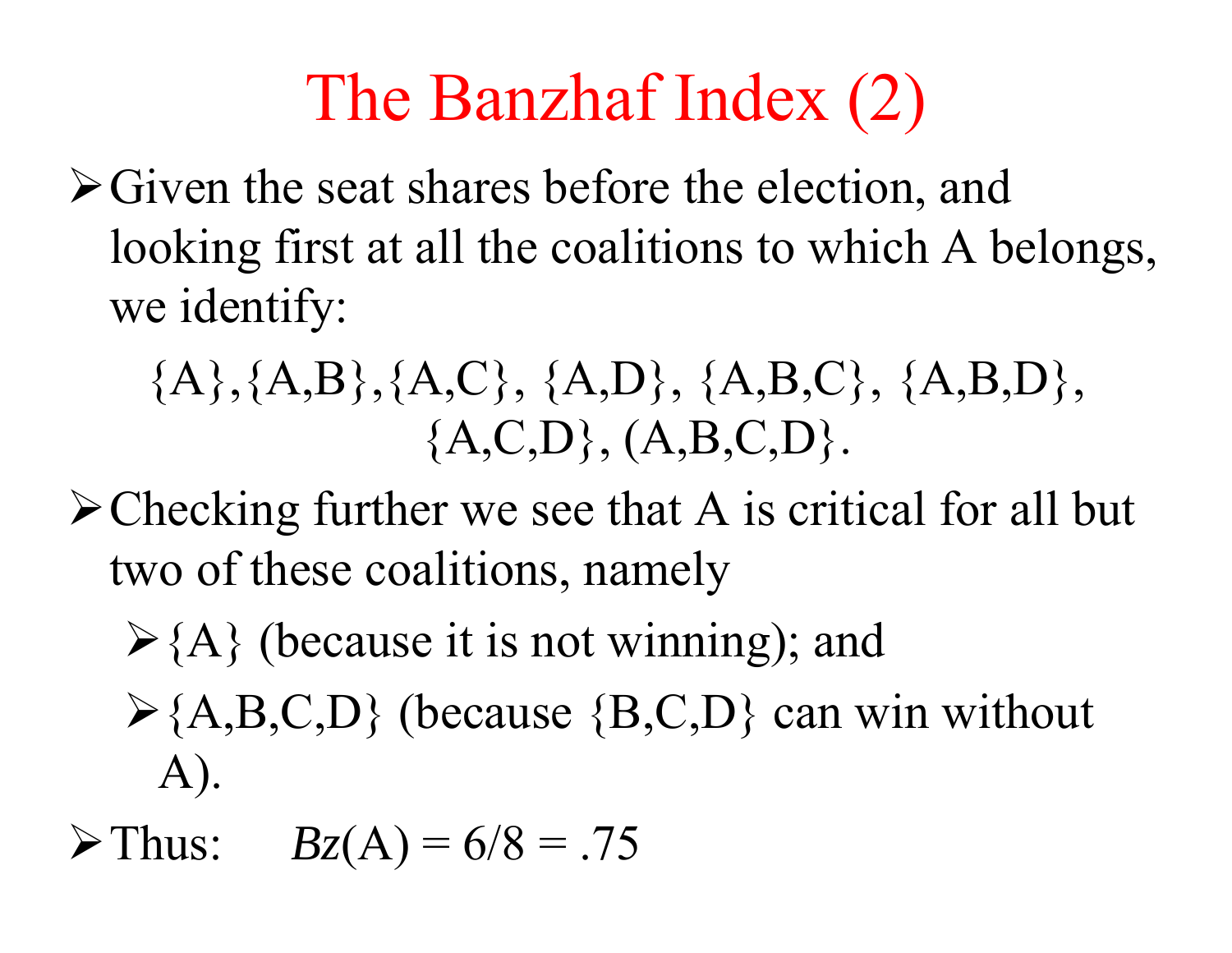## The Banzhaf Index (3)

- $\blacktriangleright$  Looking at the coalitions to which B belongs, we identify:
	- ${B}, {A,B}, {B,C}, {B,D}, {A,B,C}, {A,B,D}, {B,C,D}, {A,B,C,D}.$
- $\triangleright$  Checking further we see that B is critical to only two of these coalitions:
	- $\triangleright$ {B}, {B,C}, {B,D} are not winning; and
	- $\geq$  {A,B,C}, {A,B,D}, and {A,B,C,D} are winning even if B defects.
- $\triangleright$  The positions of C and D are equivalent to that of B.  $\triangleright$  Thus:  $B_z(B) = B_z(C) = B_z(D) = 2/8 = .25$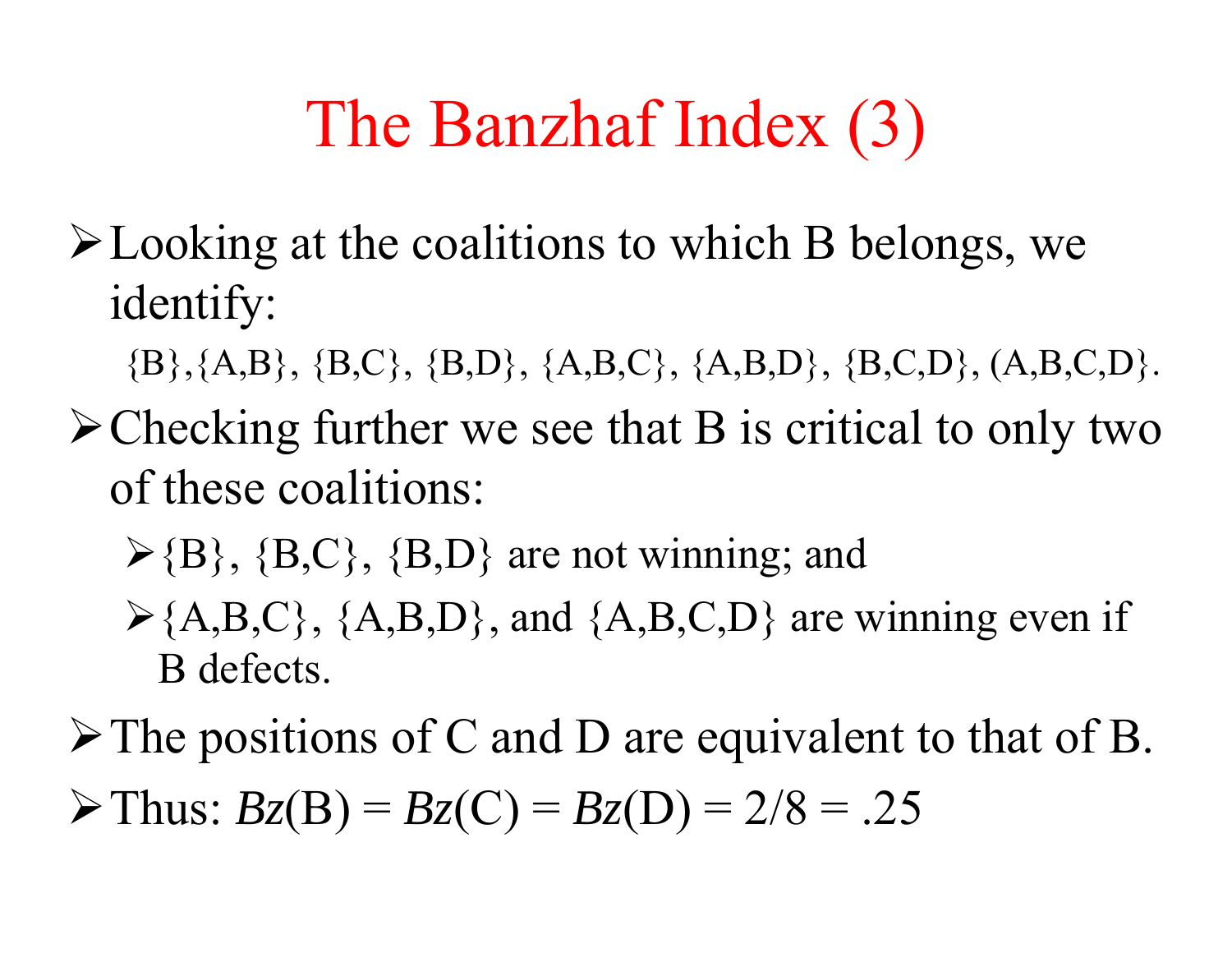## Power indices: a general formulation

 $\blacktriangleright$  Let  $p_i(S)$ , for each  $S \in 2^N \setminus \{ \emptyset \}$ , i $\notin S$ , be the probability of coalition  $S \cup \{i\}$  to form (of course  $\sum_{\mathrm{S} \subseteq \mathrm{N}: i \not\in \mathrm{S}} \mathrm{p}_{\mathrm{i}}(\mathrm{S})\!\!=\!\!1)$ 

 $\triangleright$  A power index  $\psi_i(v)$  is defined as the probability of player i to be critical in v according to p:

 $\psi_i(v) = \sum_{S \subseteq N : i \notin S} p_i(S) \left[ v(S \cup \{i\}) - v(S) \right]$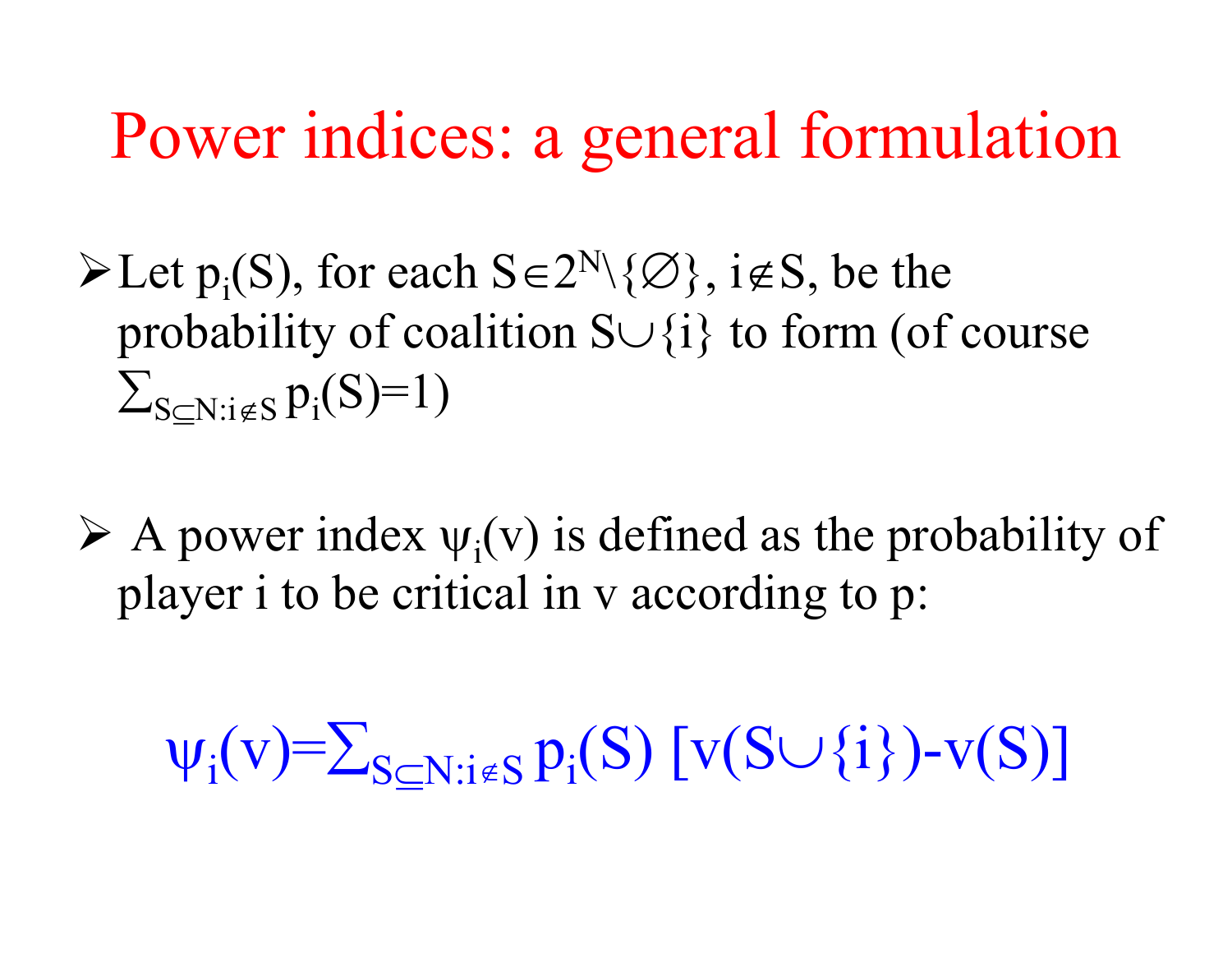## Power indices: a general formulation (2)

- ¾ According to the Banzhaf power index, every coalitions has the same probability to form:  $p_i(S)=1/(2^{n-1})$ , for each  $S \in 2^N \setminus \{\emptyset\}, i \notin S$
- ¾ According to the Shapley-Shubick power index, compute  $p_i(S)$  according to the following procedure to create at random from N a subset S to which i does not belong:
	- $\triangleright$  Draw at random a number out of the urn consisting of possible sizes  $0,1,2,...,n-1$  where each number has probability  $1/n$  to be drawn
	- $\triangleright$  If size s is chosen, draw a set out of the urn consisting of subsets of  $N\{i\}$  of size s, where each set has the same probability, i.e. 1/combinations(n-1,s)
	- $\triangleright$  indeed, p<sub>i</sub>(S)=(s! (n-s-1)!)/n!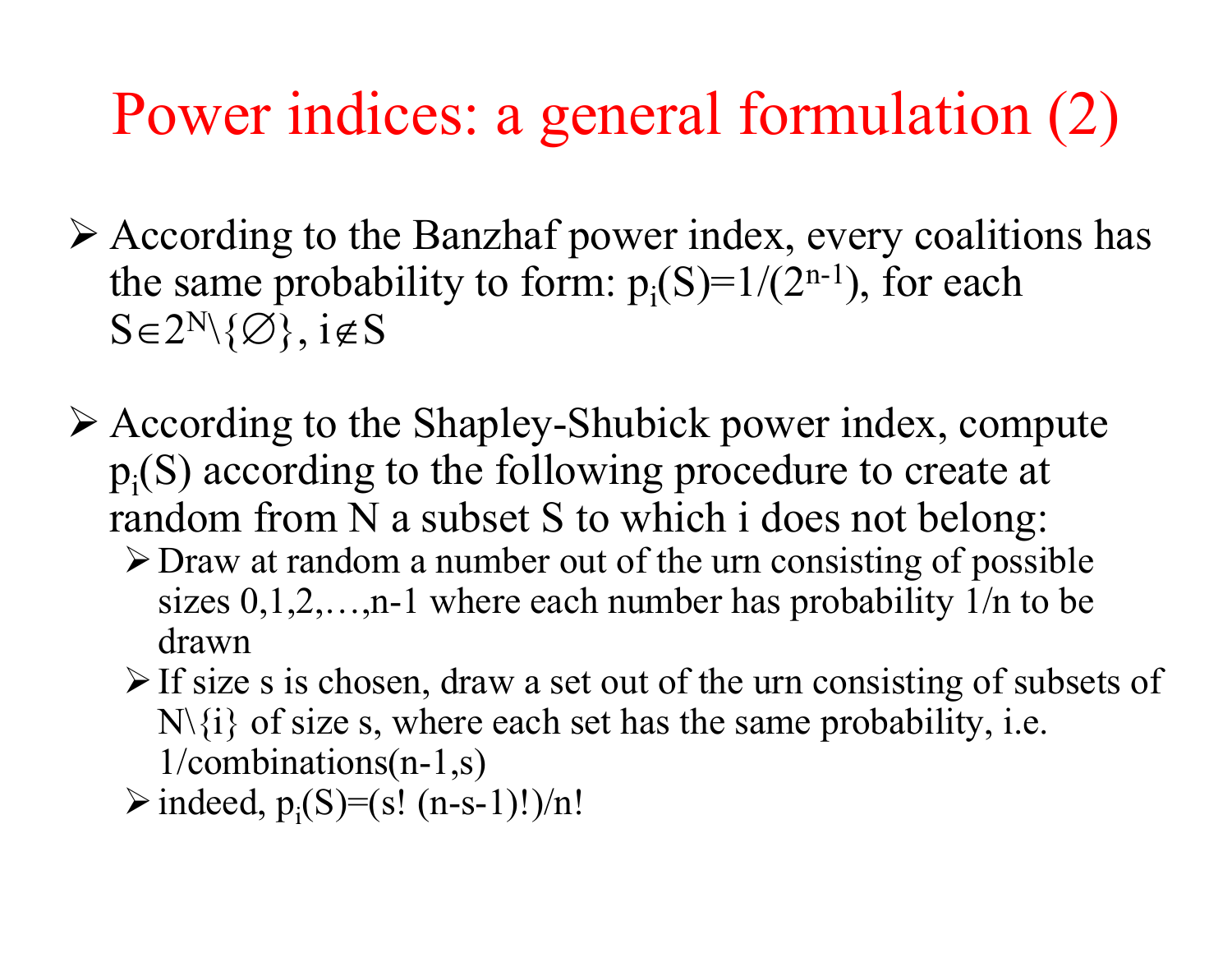## UN Security Council

- 15 member states:
	- – 5 Permanent members: China, France, Russian Federation, United Kingdom, USA
	- – 10 temporary seats (held for two‐year terms ) (http://www.un.org/)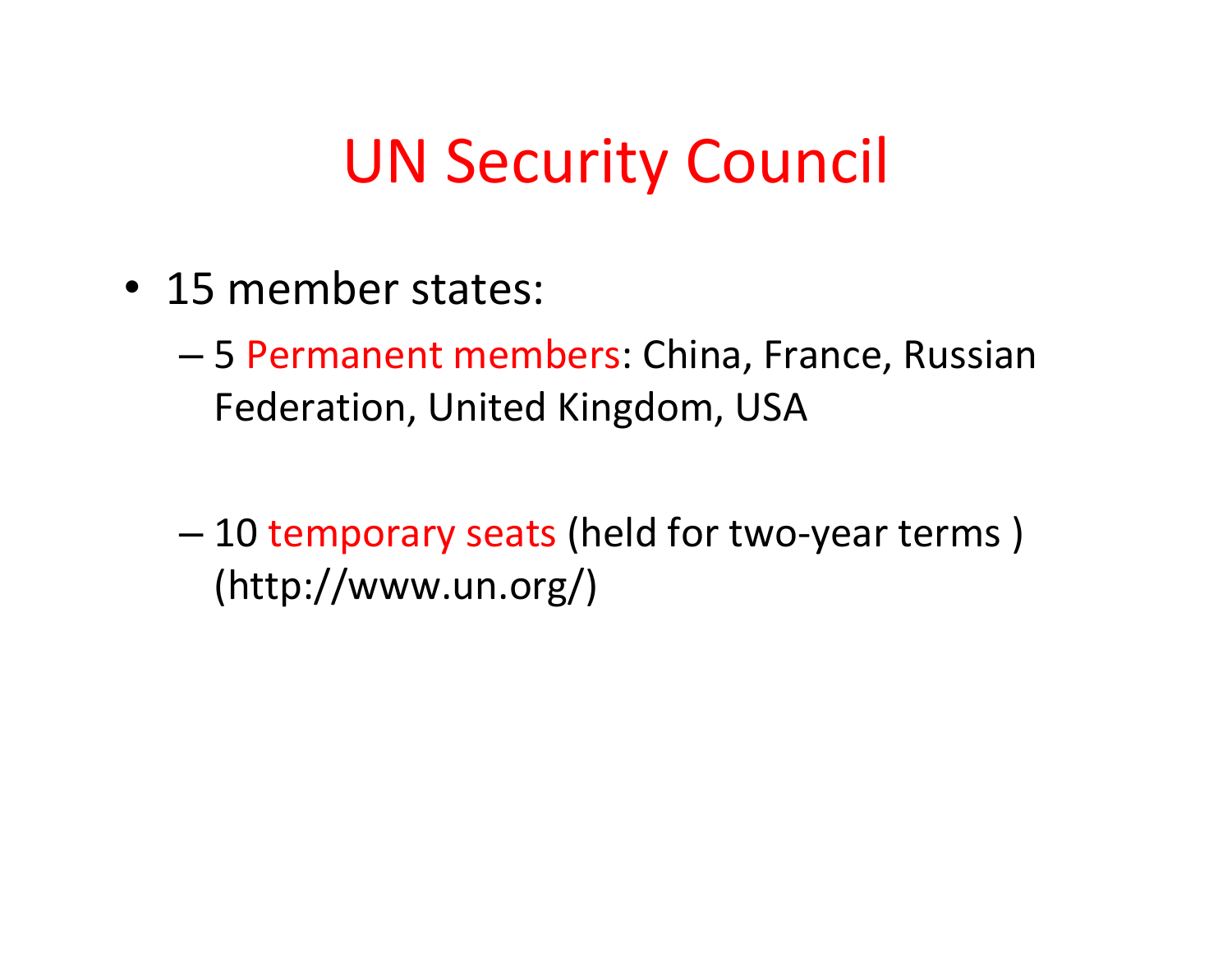## UN Security Council decisions

• Decision Rule: **substantive resolutions** need the positive vote of at least nine Nations but…

…it is sufficient the negative vote of one among the permanent members to reject the decision.

- **Q**: quantify the power of nations inside the ONU council to force a substantive decision?
- Game Theory gives an answer using the Shapley-Shubik power index: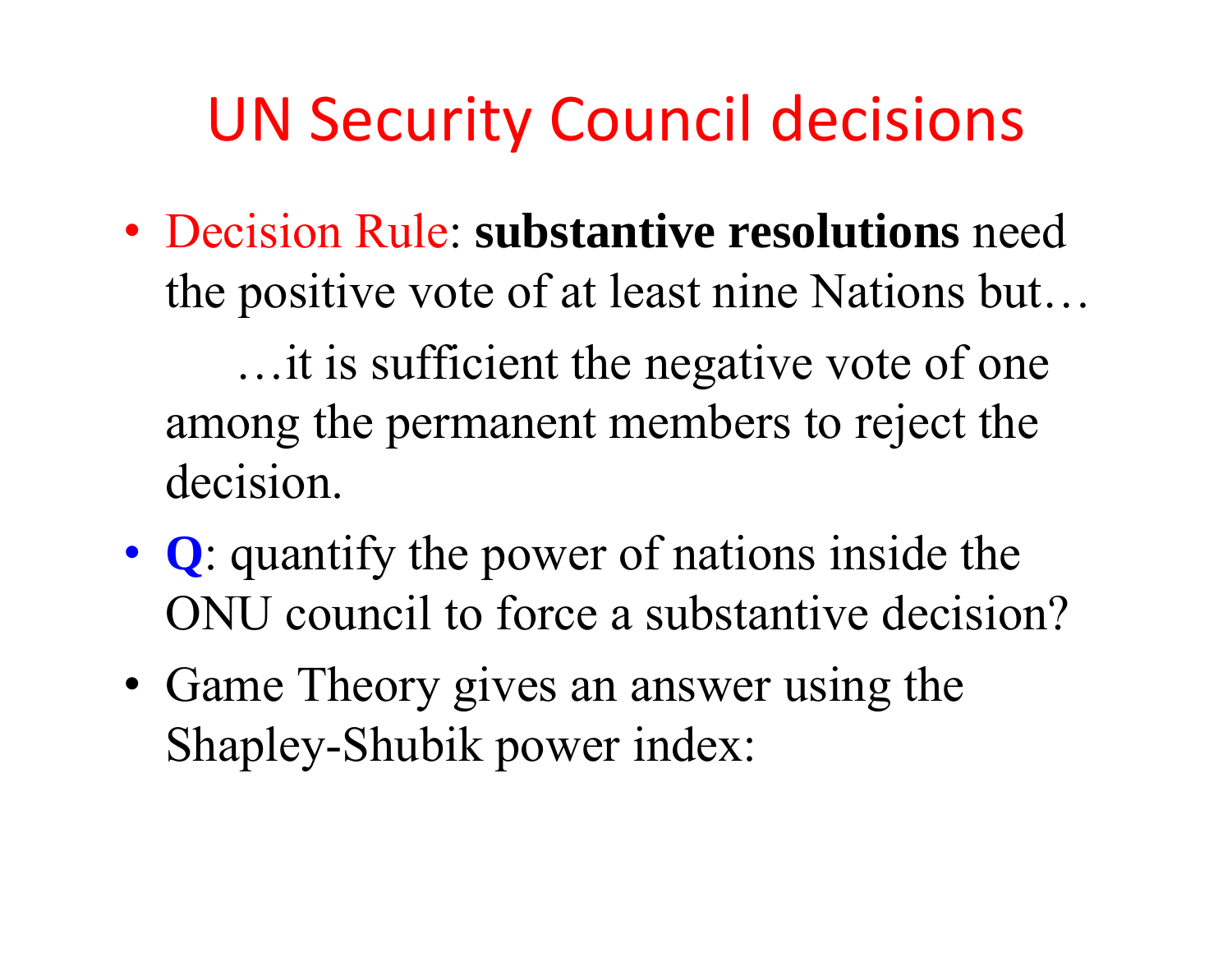

until January 1st 2009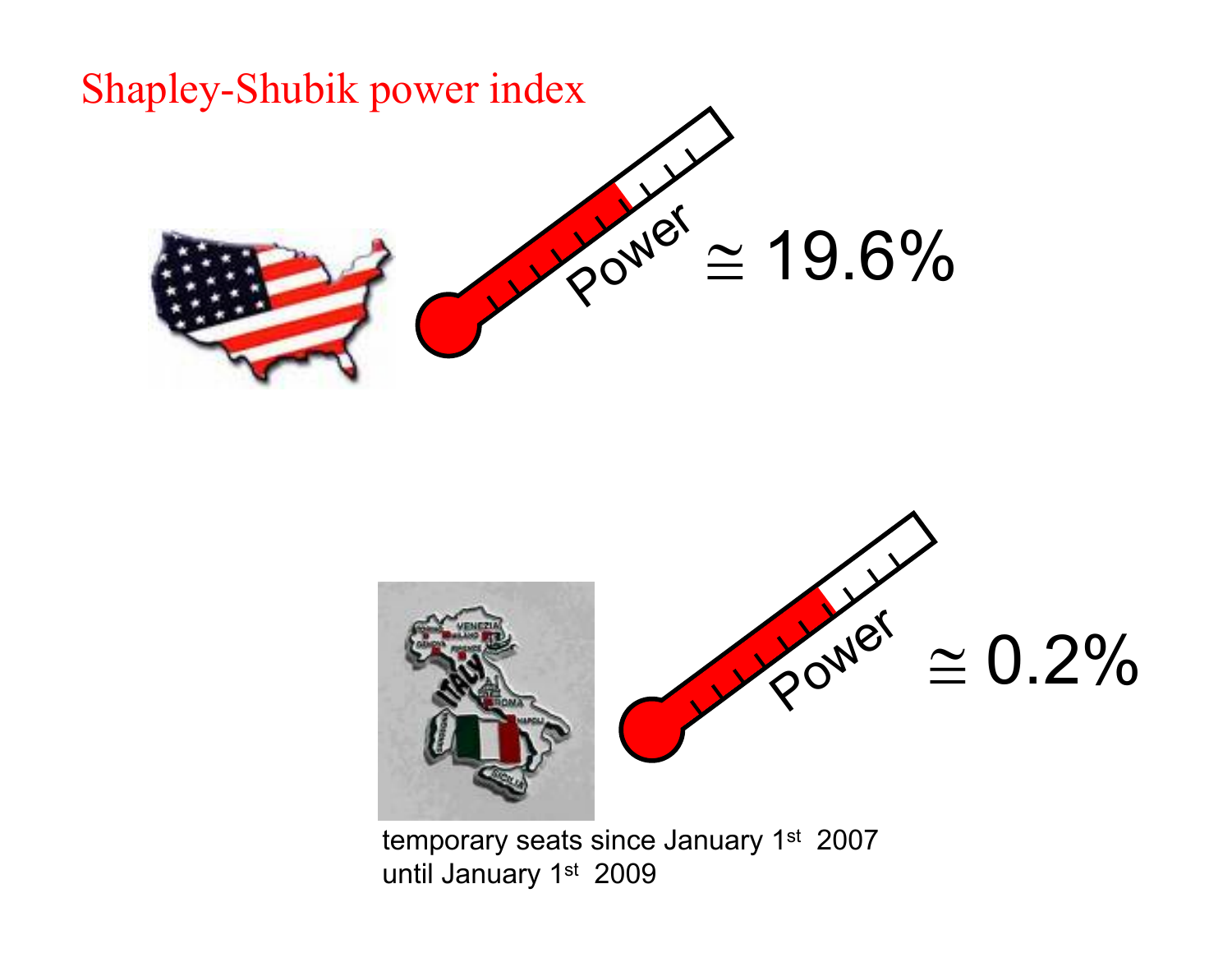### Banzhaf power index





temporary seats since January 1<sup>st</sup> 2007 until January 1st 2009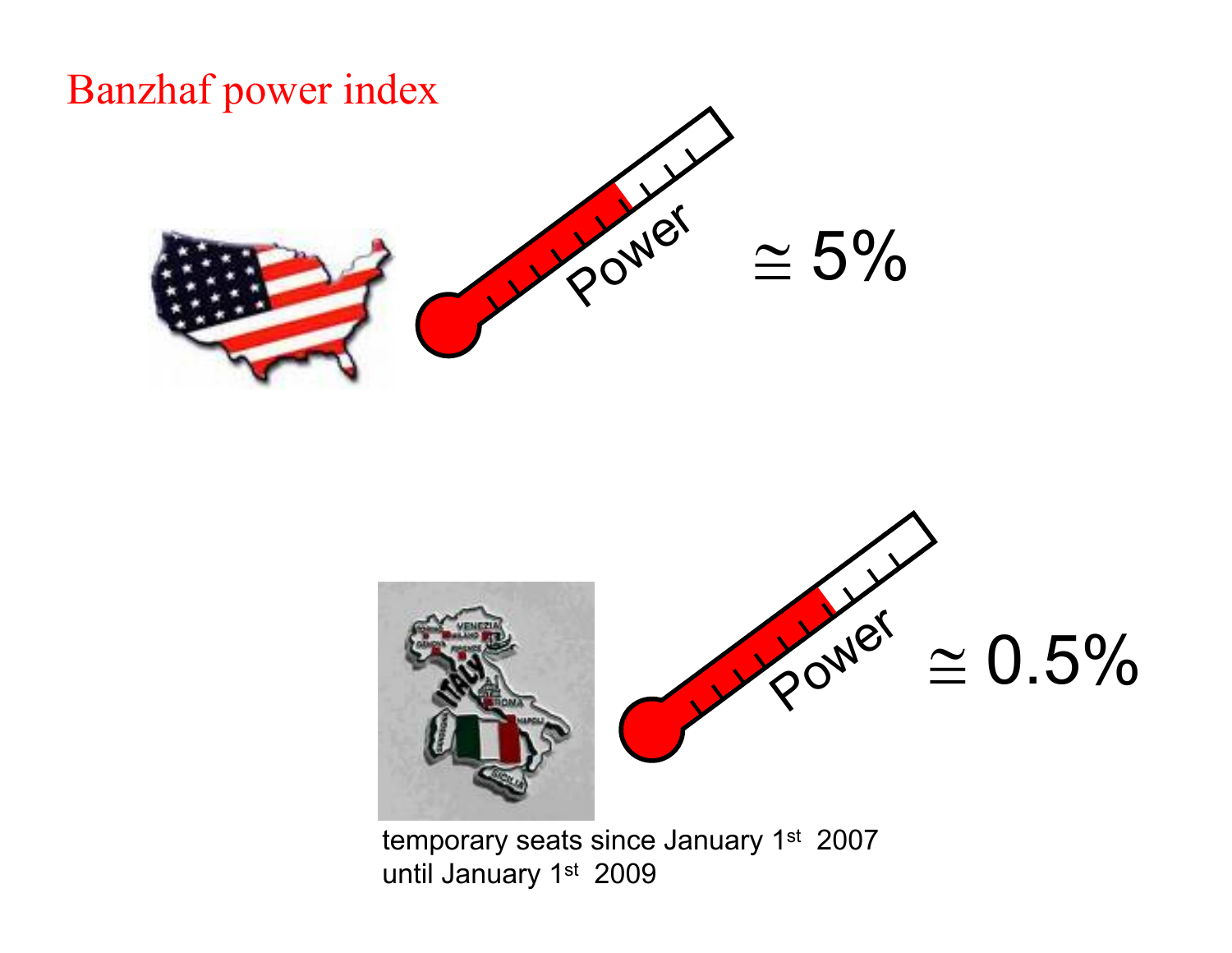## *Central "dogma" of molecular biology (Crick (1958)*

- ¾ *Gene expression* occurs when genetic information contained within DNA is *transcripted* into mRNA molecules and then *translated* into the proteins.
- ¾ Nowadays, microarray technology is available for taking "pictures" of gene expressions. Within <sup>a</sup> single experiment of this sophisticated technology, the level of expression of thousands of genes can be estimated in <sup>a</sup> sample of cells under a given con

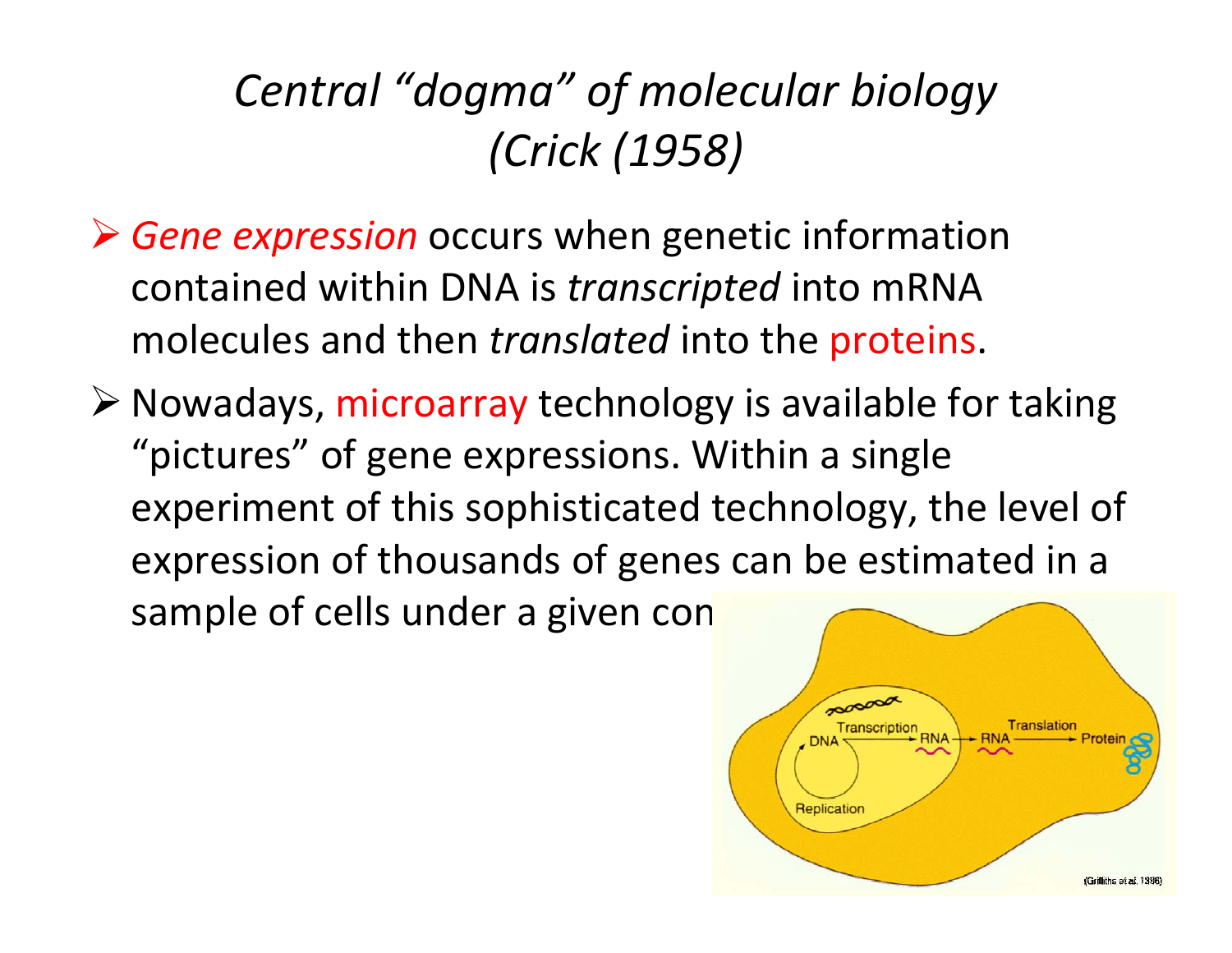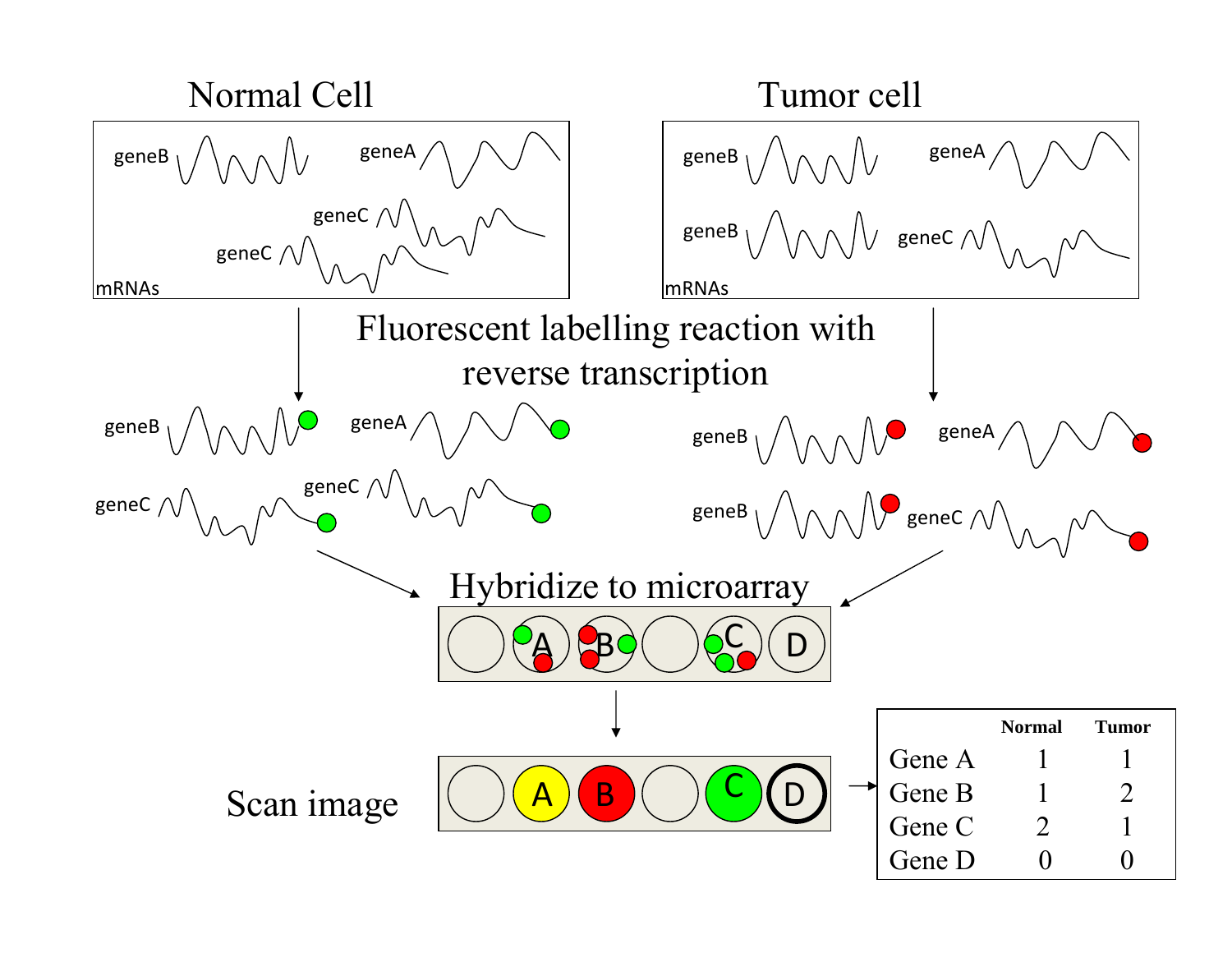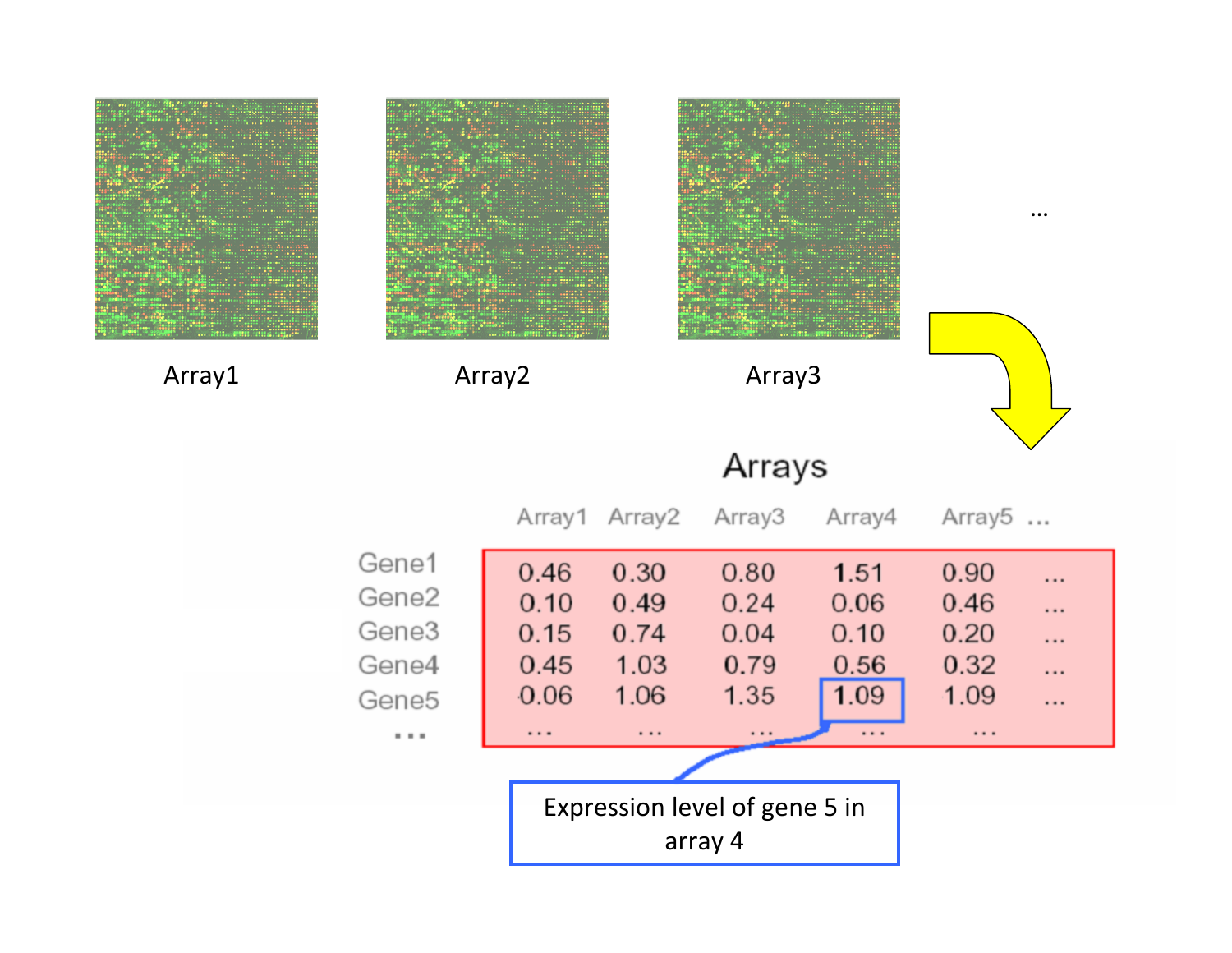## The dimension of information

- A typical experiment: <sup>a</sup> table of numbers with more than 22000 rows (genes) <sup>e</sup> 60 of arrays (samples).
- If we would print the entire table with <sup>a</sup> character of 12pt, it would be necessary almost 3700 pages A4…
- …a surface of almost 220 square meters!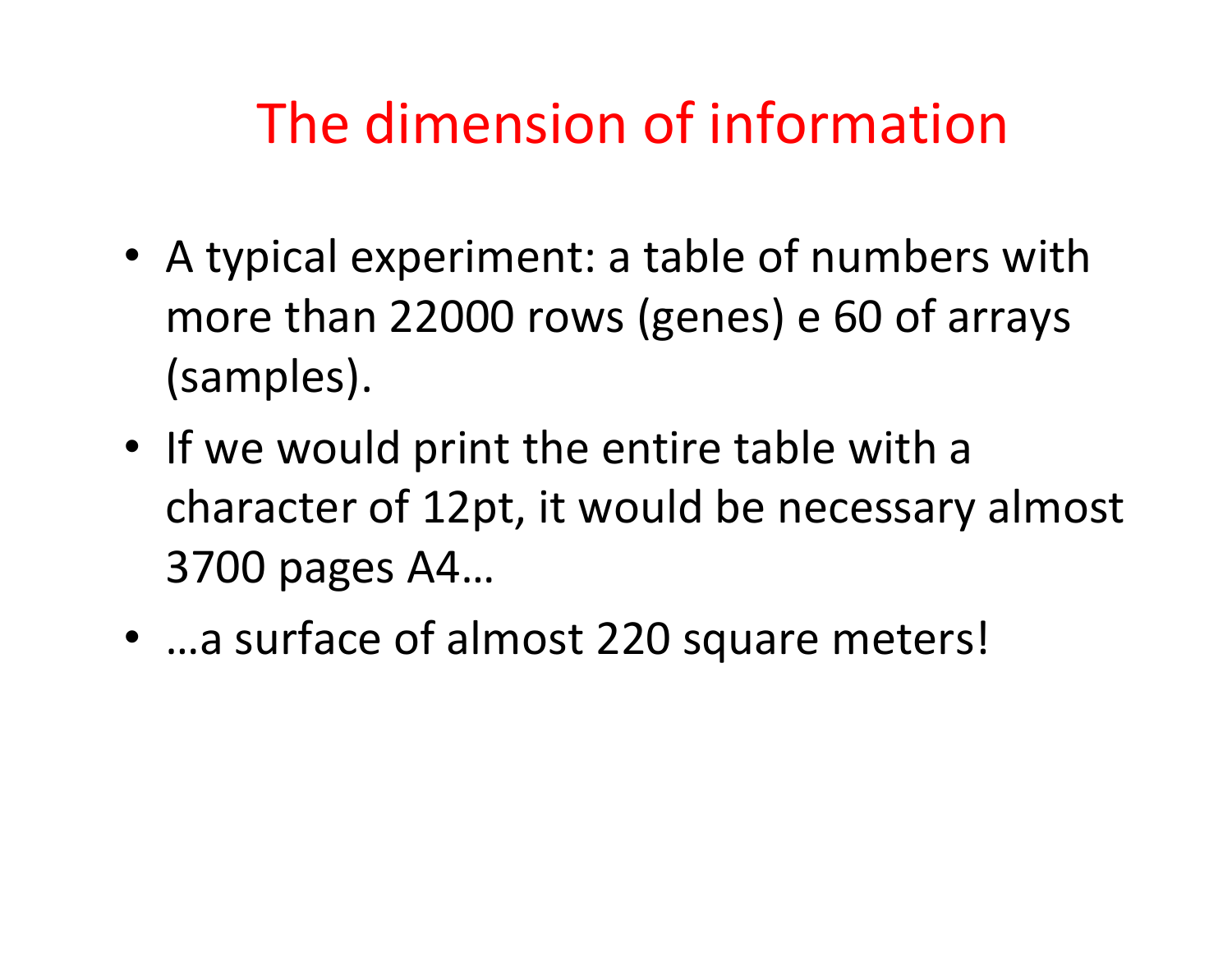## From political and social science to genomics…

- •Players are genes
- Who knows the **decision rule** in this context?
- • IDEA: we can make a rule on microarray gene expression profiles.
- Example: we define a criterion to establish which genes have abnormal expressions on each array

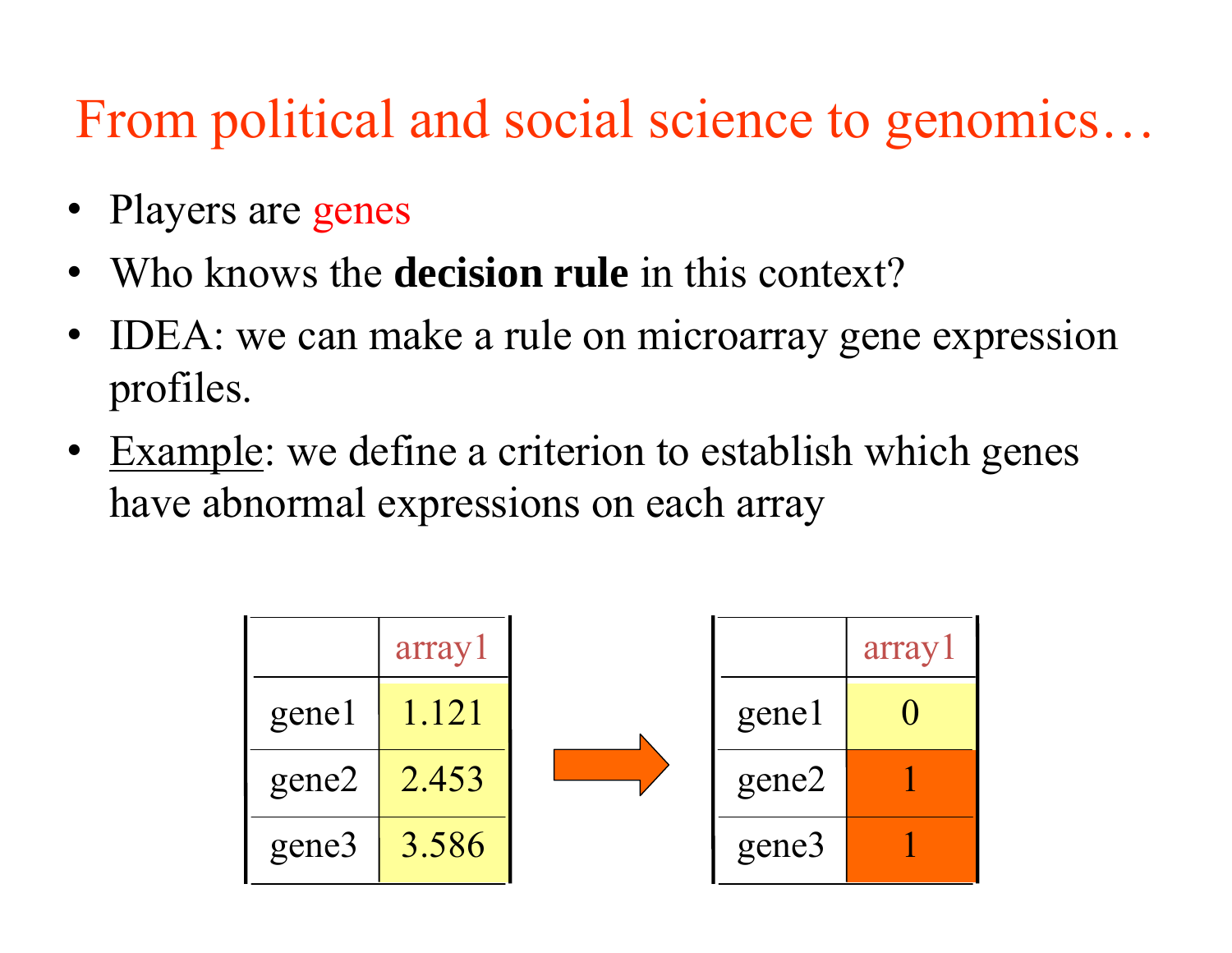## Decision rule

A group of genes is *winning* on a single array if all genes that have abnormal expressions belong to that group



Both groups {gene2, gene3} and group {gene1, gene2, gene3} are winning.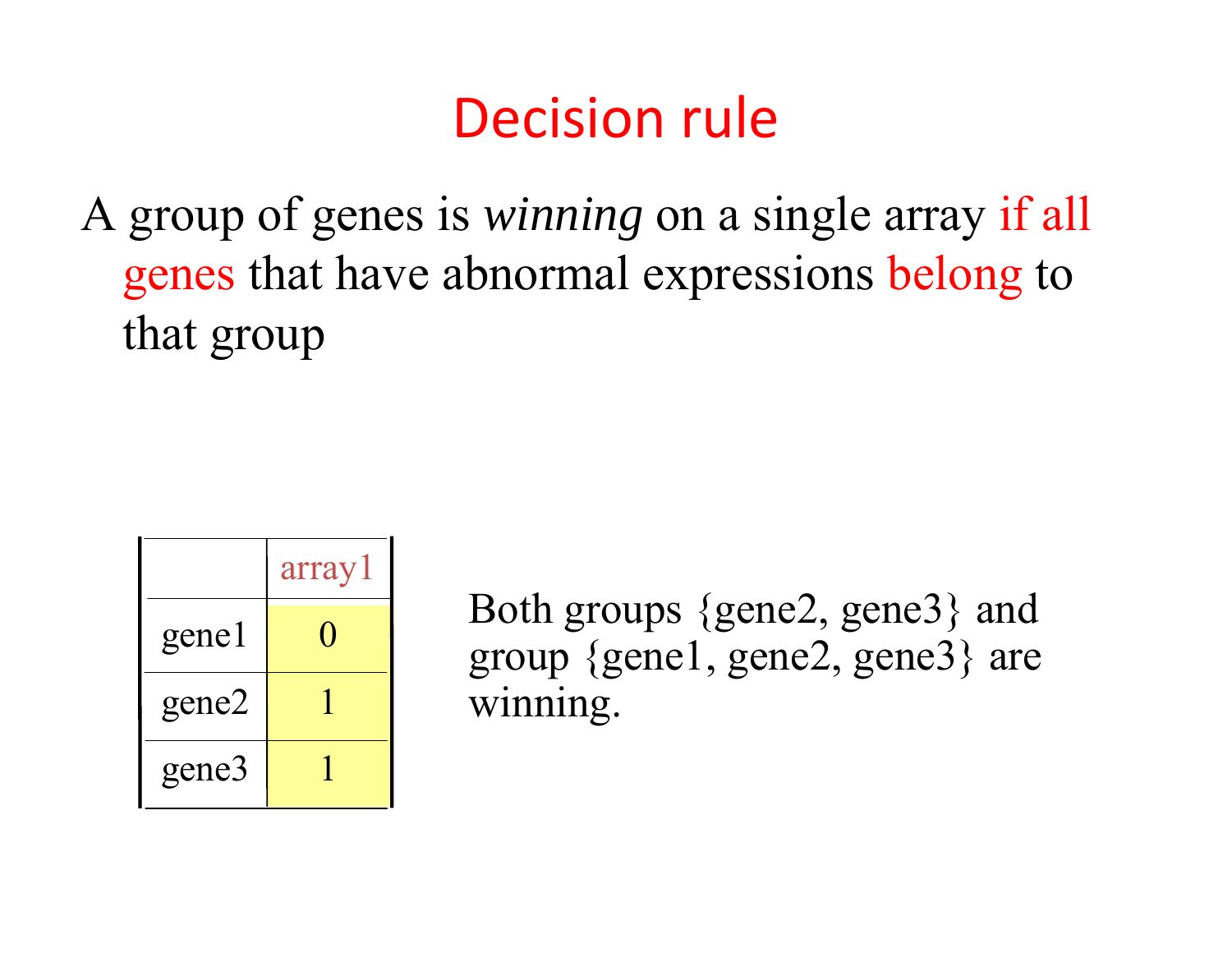

•coalition {gene2, gene3} is winning two times out of three; •coalition {gene1, gene2} is winning one time out of three; •And so on for each coalition...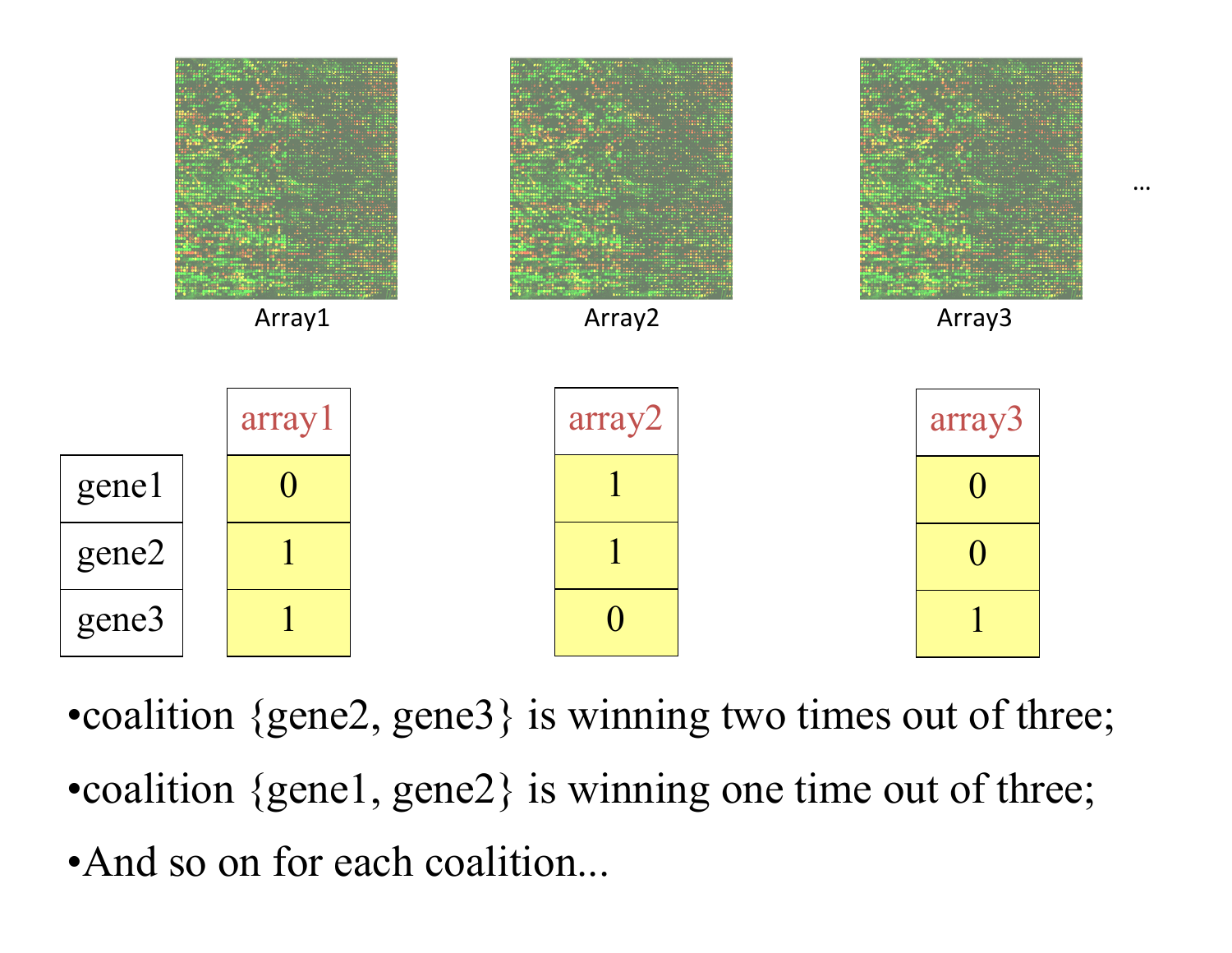### Example

|                | Array1 | Array <sub>2</sub> | Array <sub>3</sub> |
|----------------|--------|--------------------|--------------------|
| g <sub>1</sub> |        |                    |                    |
| g <sub>2</sub> |        |                    |                    |
| g <sub>3</sub> |        |                    |                    |

The corresponding *microarray game <sup>&</sup>lt;*{g1,g2,g3},v> tale che  $v(\emptyset) = v({g_1}) = v({g_2}) = 0$  $v({g_1, g_3})=v({g_1, g_2})=v({g_3})=1/3$  $v({g_2, g_3})=2/3$  $v({g_1, g_2, g_3})=1.$ 

The Shapley value is  $Sh_{g1}=1/6$   $Sh_{g2}=1/3$   $Sh_{g3}=1/2$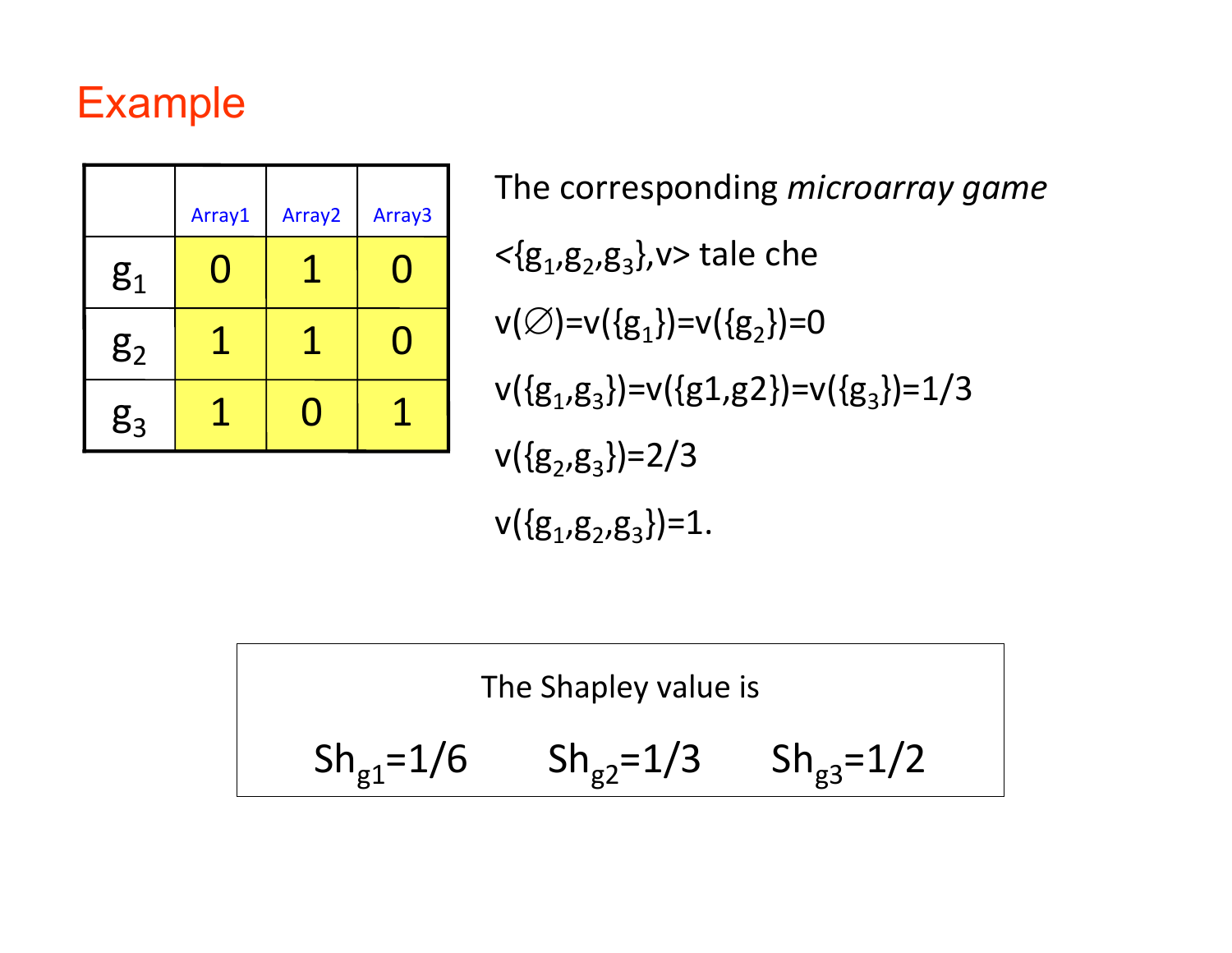#### Property 1: Null Gene (NG)

A gene which does not contribute to change the worth of any coalition of genes, should receive zero power.

#### Prop.2:Equal Splitting (ES)

Each sample should receive the same level of reliability. So the power of a gene on two samples should be equal to the sum of the power on each sample divided by two.

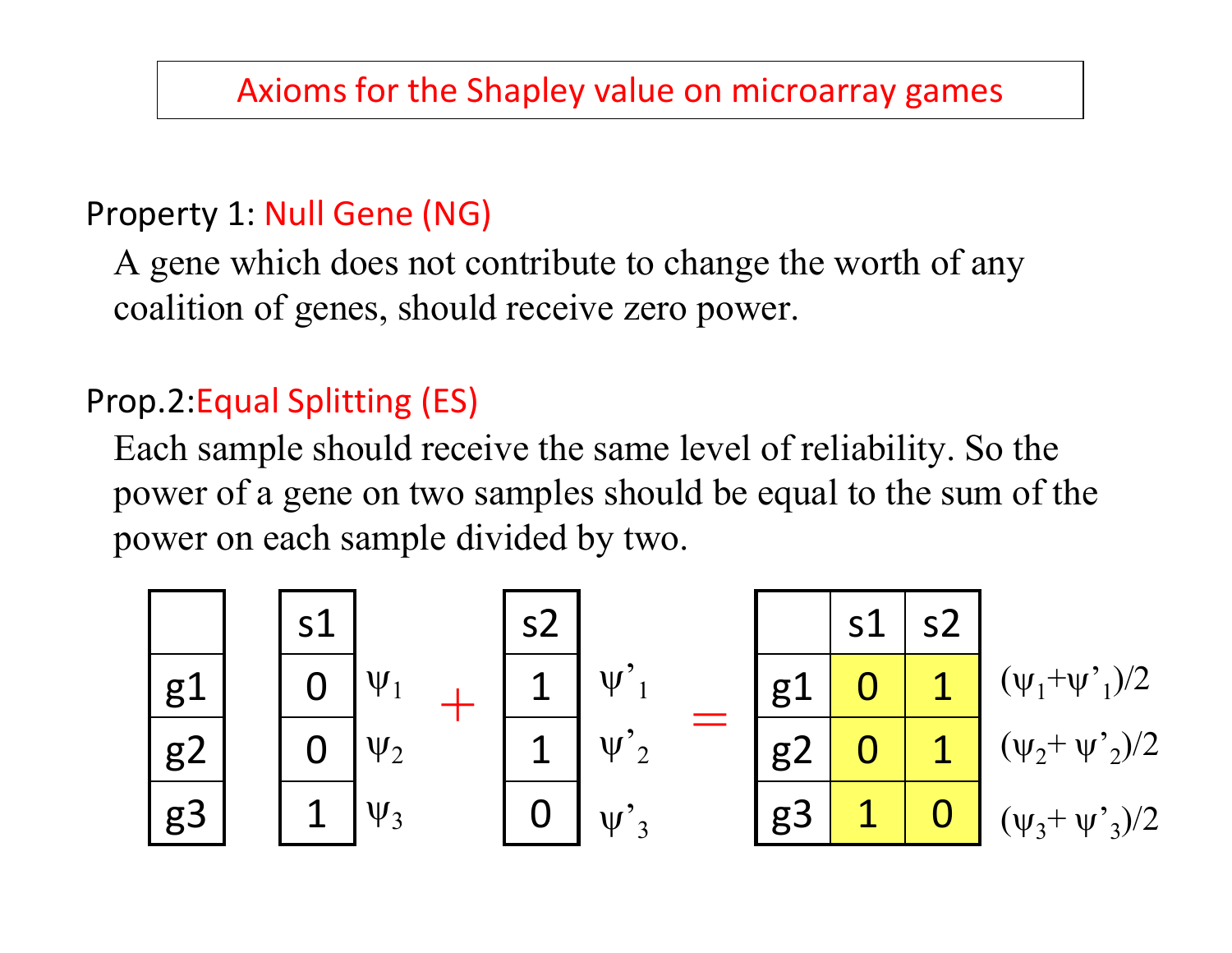### Partnership of genes

A group of genes S such that does not exist a proper  $(\subset)$  subset of S which contributes in changing the worth of genes outside S.

#### Example

These two sets are partnerships of genes in the corresponding Microarray game

|                | s1                       | s <sub>2</sub> | s <sub>3</sub> |
|----------------|--------------------------|----------------|----------------|
| $\mathrm{g}$ . |                          |                |                |
| g <sub>2</sub> | $\overline{\phantom{a}}$ |                |                |
| g3             |                          |                |                |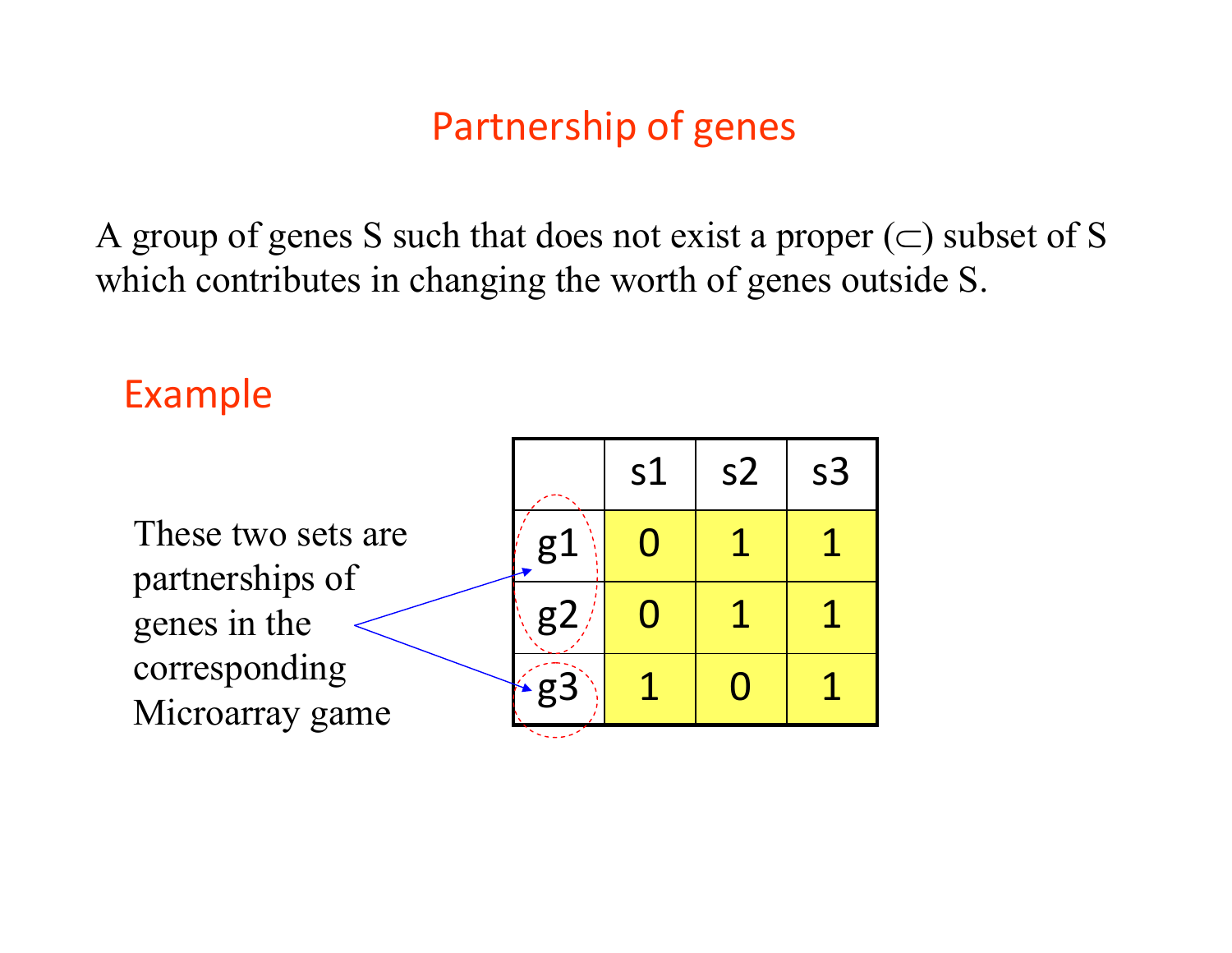#### Property 3: Partnership Monotonicity (PM)

(N,v) a microarray game. If two partnerships of genes S and T, with  $|T| \geq |S|$  are such that they are

- -*disjoint* (S∩T=∅),
- -*equivalent* (v(S)=v(T))
- -*exhaustive* (v(S∪T)=v(N)),

then genes in the smaller *partnership* S must receive more relevance then genes in T.

Example

| $\psi_1$ | $S_1$ | $S_2$ |     |
|----------|-------|-------|-----|
| $\psi_1$ | $g1$  | $0$   | $1$ |
| $\psi_2$ | $g2$  | $0$   | $1$ |
| $\psi_3$ | $g3$  | $1$   | $0$ |
| $\psi_4$ | $g4$  | $1$   | $0$ |
| $\psi_5$ | $g5$  | $1$   | $0$ |

 $\Psi_i \geq \Psi_k$ 

For eachi∈{1,2}  $k \in \{3,4,5\}$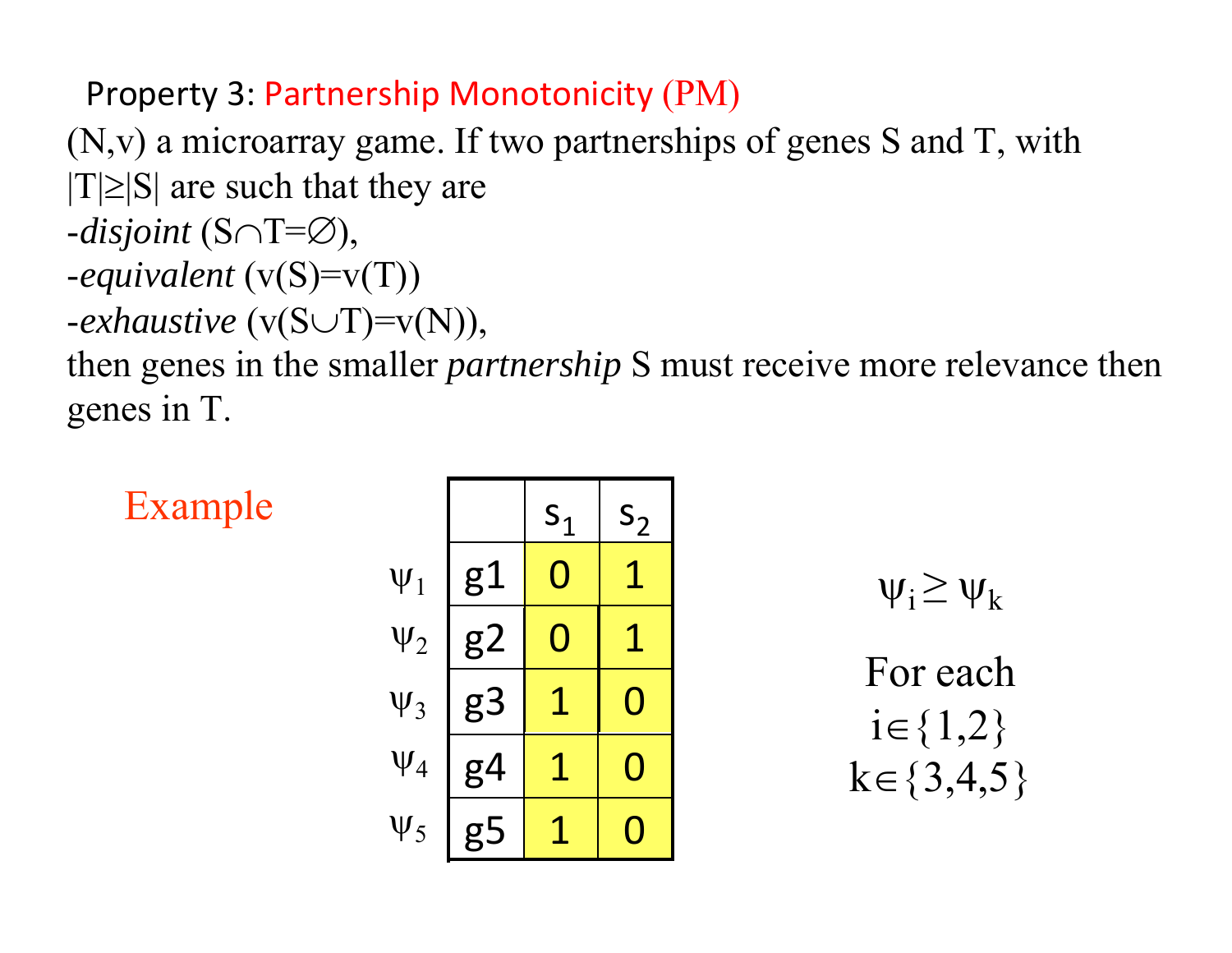Property 4: Partnership Rationality (PR) The total amount of power index received from players of a partnership S should not be smaller than  $v(S)$ 

#### Property 5: Partnership Feasibility (PF)

The total amount of power index received from players of a partnership S should not be greater than  $v(N)$ 

**Theorem** (Moretti, Patrone, Bonassi (2007))**:**

The Shapley value is the unique solution which satisfies NG, ES, PM, PR, PF on the class of microarray games.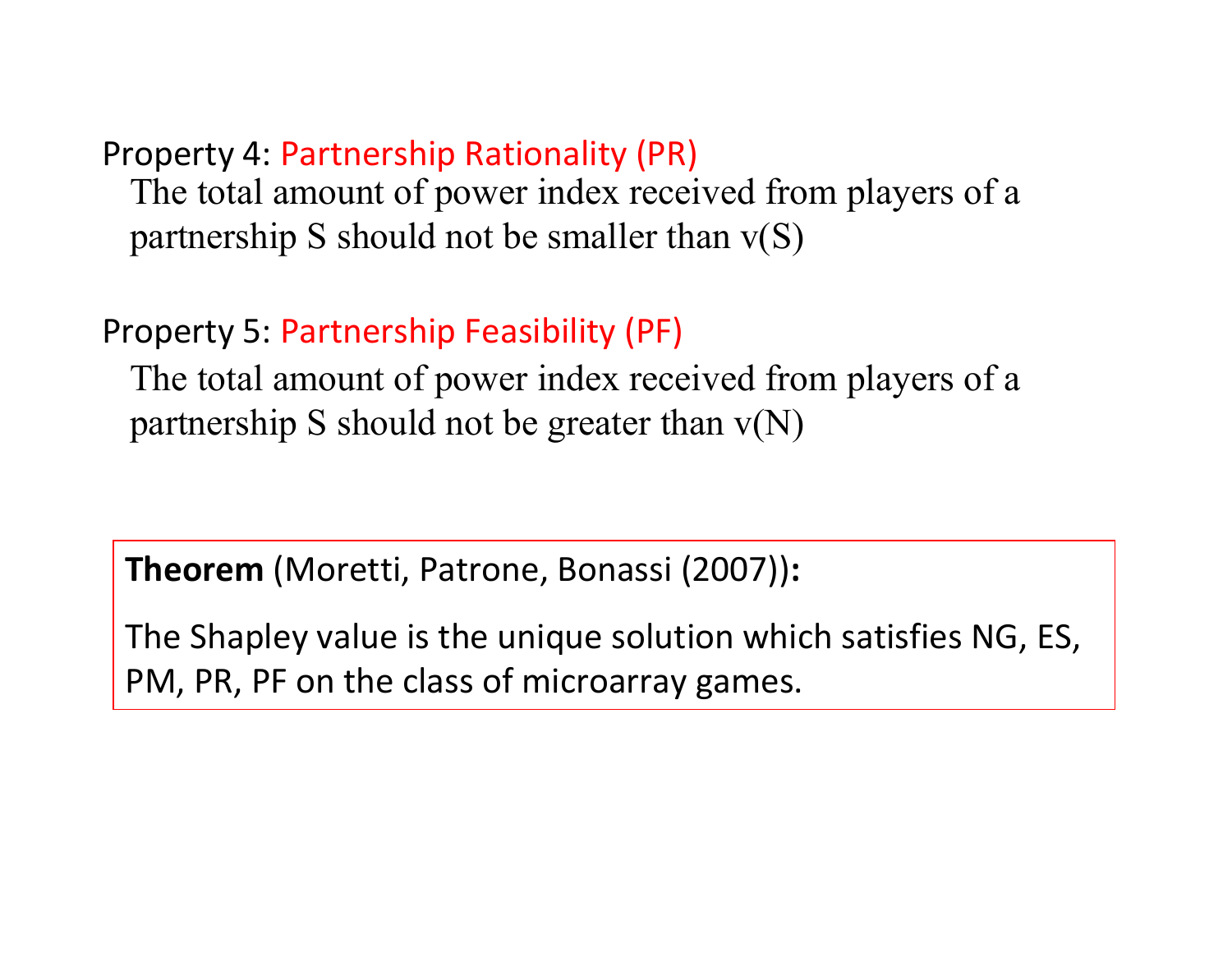# Real data analysis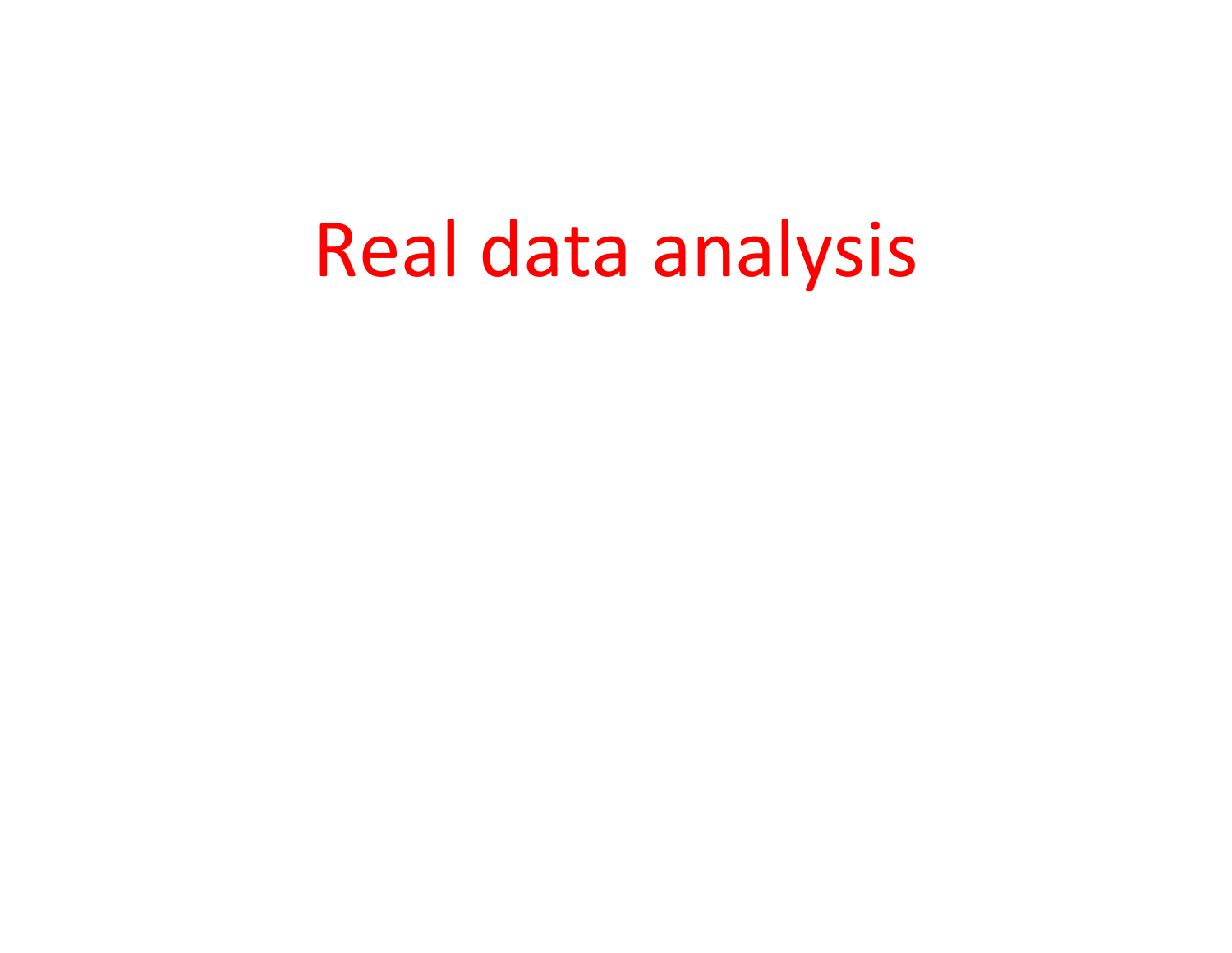### Application (1): Neuroblastic Tumors data (*Cancer,* 113(6), 1412 – 1422)

¾ Neuroblastic Tumors (NTs) is a group of pediatric cancers with a great tissue heterogeneity.

¾Most of NTs are composed of undifferentiated, poorly differentiated or differentiating neuroblastic (Nb) cells with very few or absence of Schwannian Stromal (SS) cells: these tumors are grouped as Neuroblastoma (Schwannian stromapoor) (labeled as NTs-SP).

¾ The remaining NTs are composed of abundant SS cells and classified as Ganglioneuroblastoma (Schwannian stroma-rich) intermixed or nodular and Ganglioneurom (labeled as NTs-SR).

 $\triangleright$  The evolution of the disease is strongly influenced by the istology of the tumor and children with NTs-SR have a better prognosis w.r.t, NTs-SP.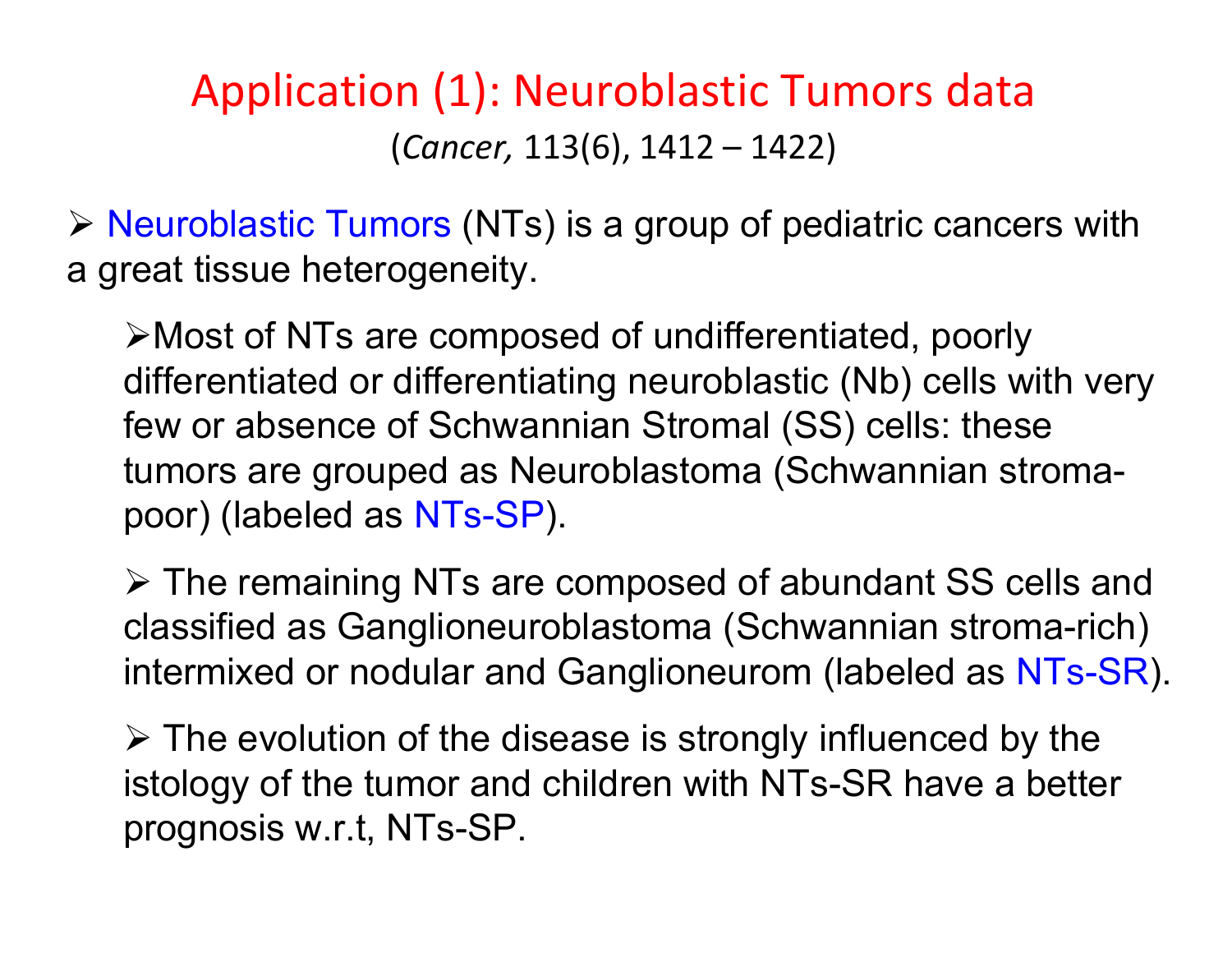#### 22283 geni





#### Minimum expression

#### Maximum expression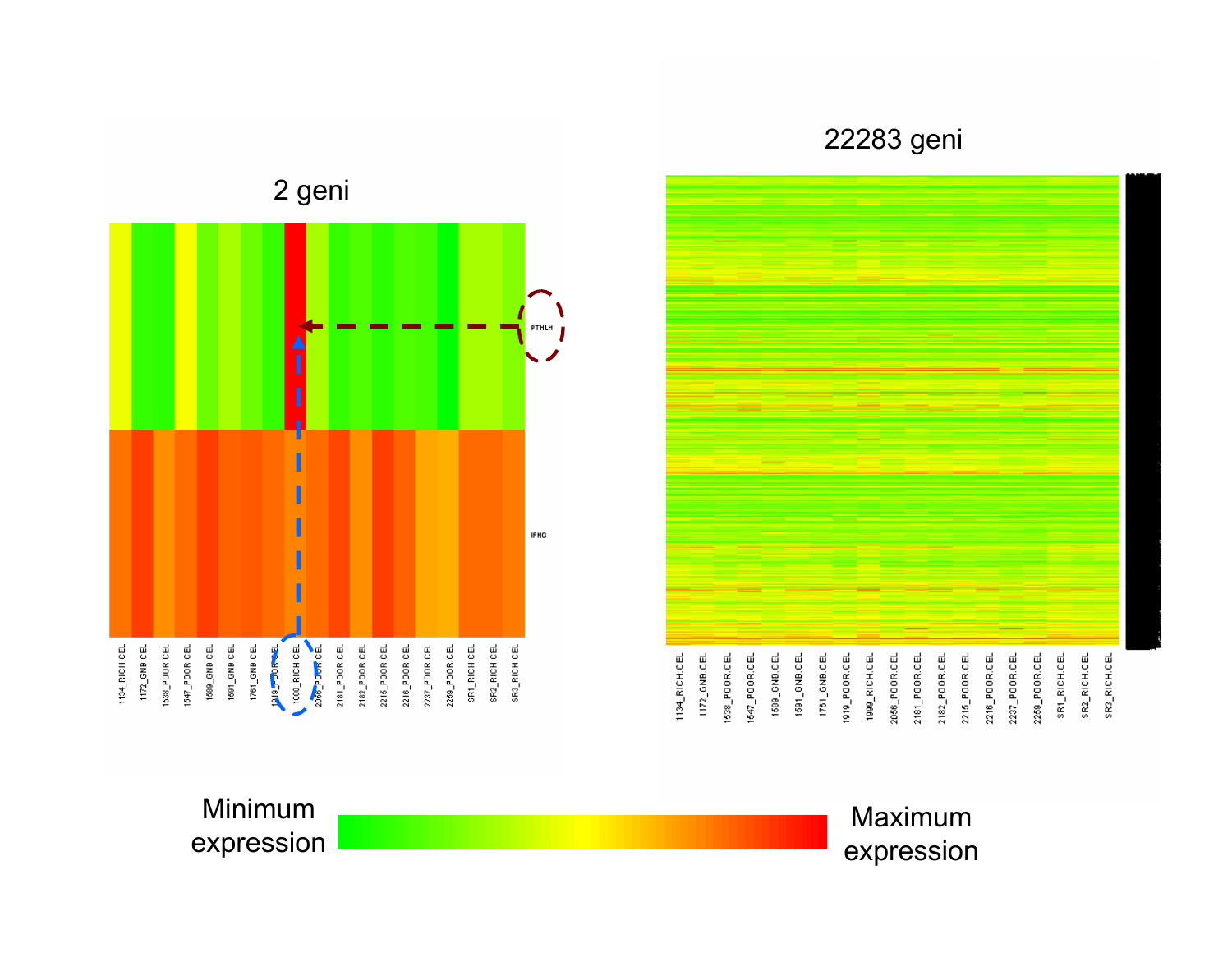



Minimum expression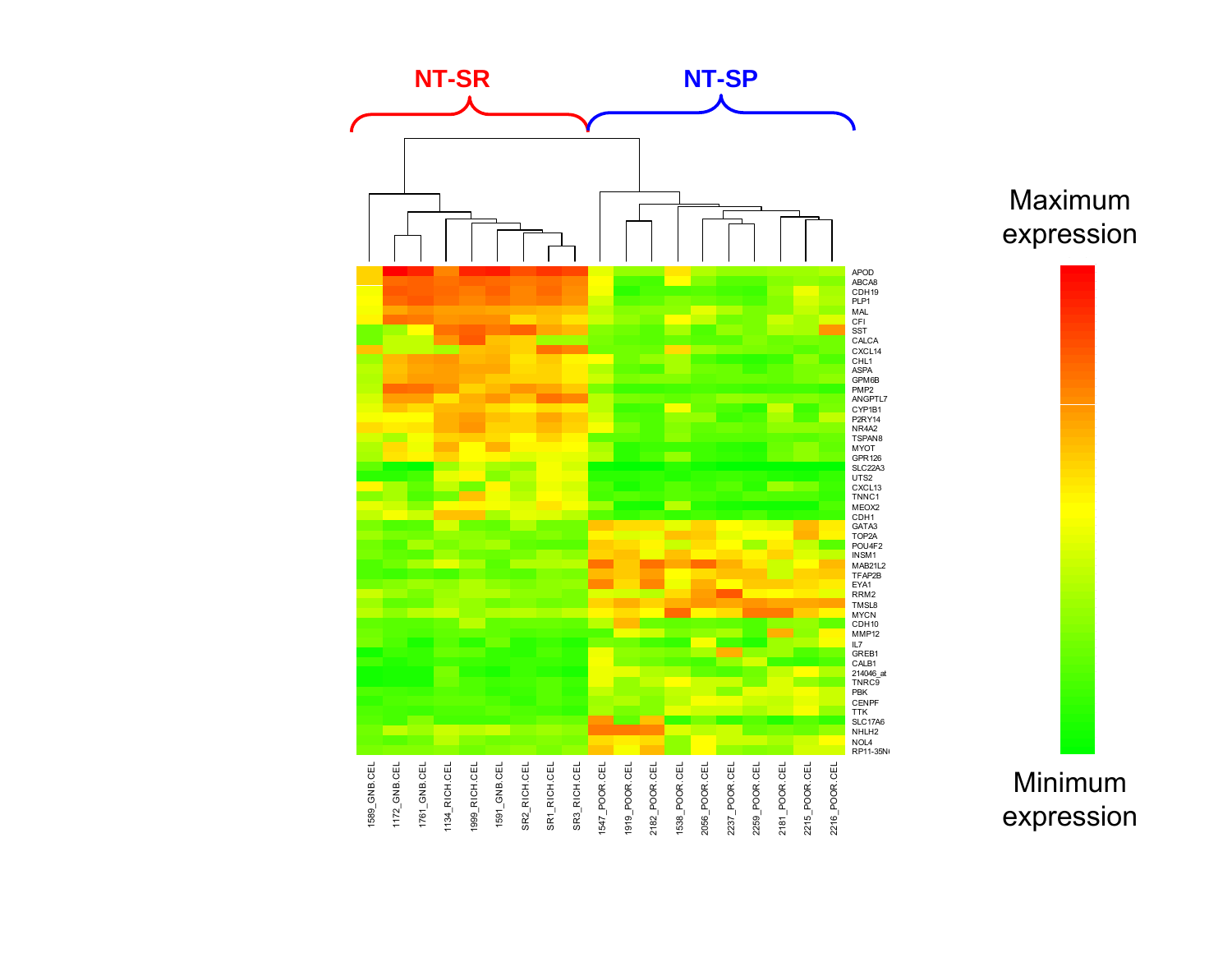### Application (2): effects of air pollution

*BMC Bioinformatics* (IF 3.49), **9**:361).

- $\bullet$  Study population:
	- ¾23 children from 12 families (2 siblings) from the areas of Teplice (TP) in Czech Republic
	- $\triangleright$  TP is infamous for air pollution
	- $\triangleright$  24 children from the rural, less polluted are of Prachatice (PR)
	- ¾Hybridization to Agilent Human 1A Oligo Microarray (v2) G4110B, containing over 22000 60mer probes
	- $\triangleright$  Individual samples were hybridized with a sample of the common reference (a pool of PR individuals)
	- ¾Data have been normalized, condensed and filtered by *Genedata*, Basel (CH)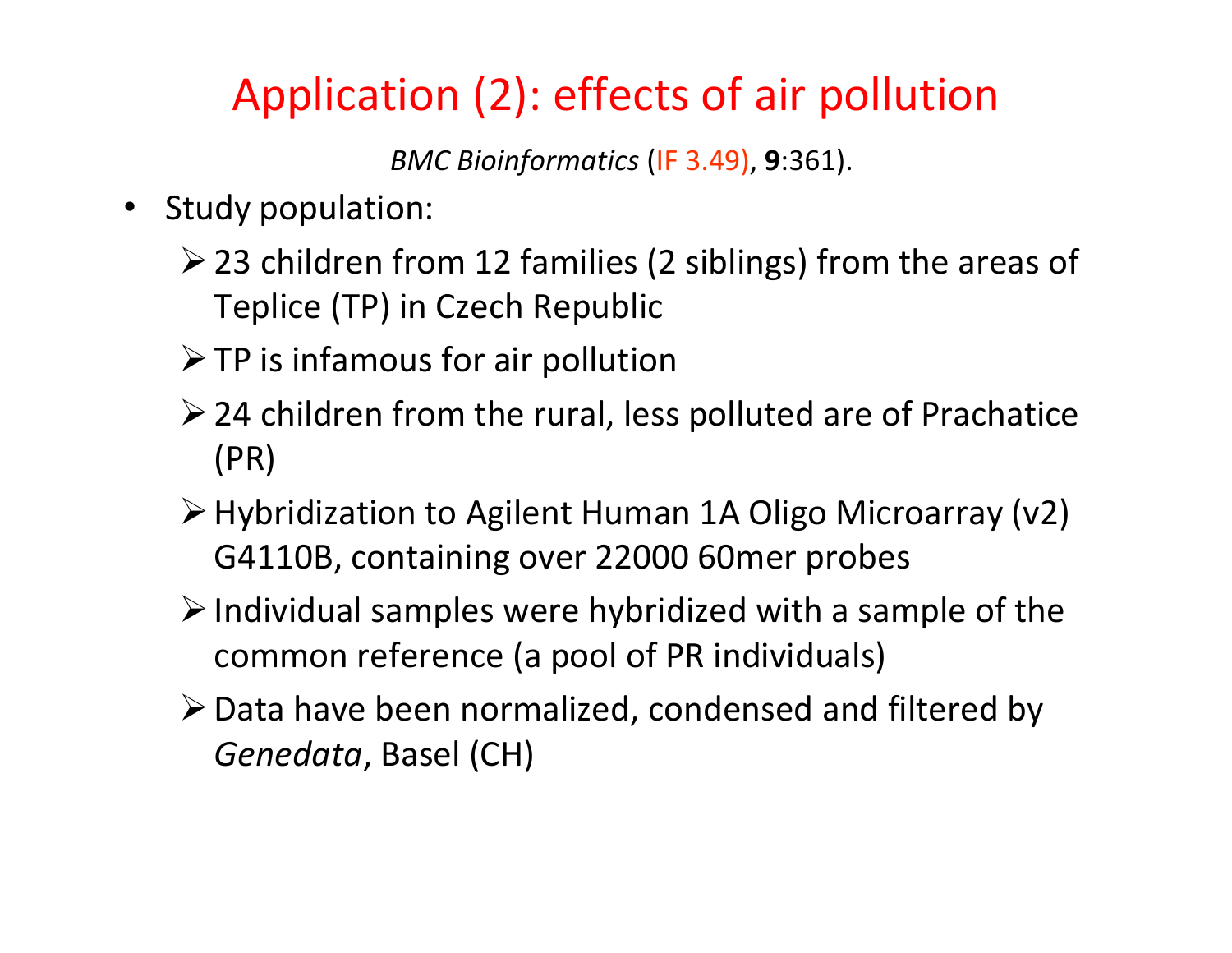#### Selection based on two criteria: Shapley value and CASh